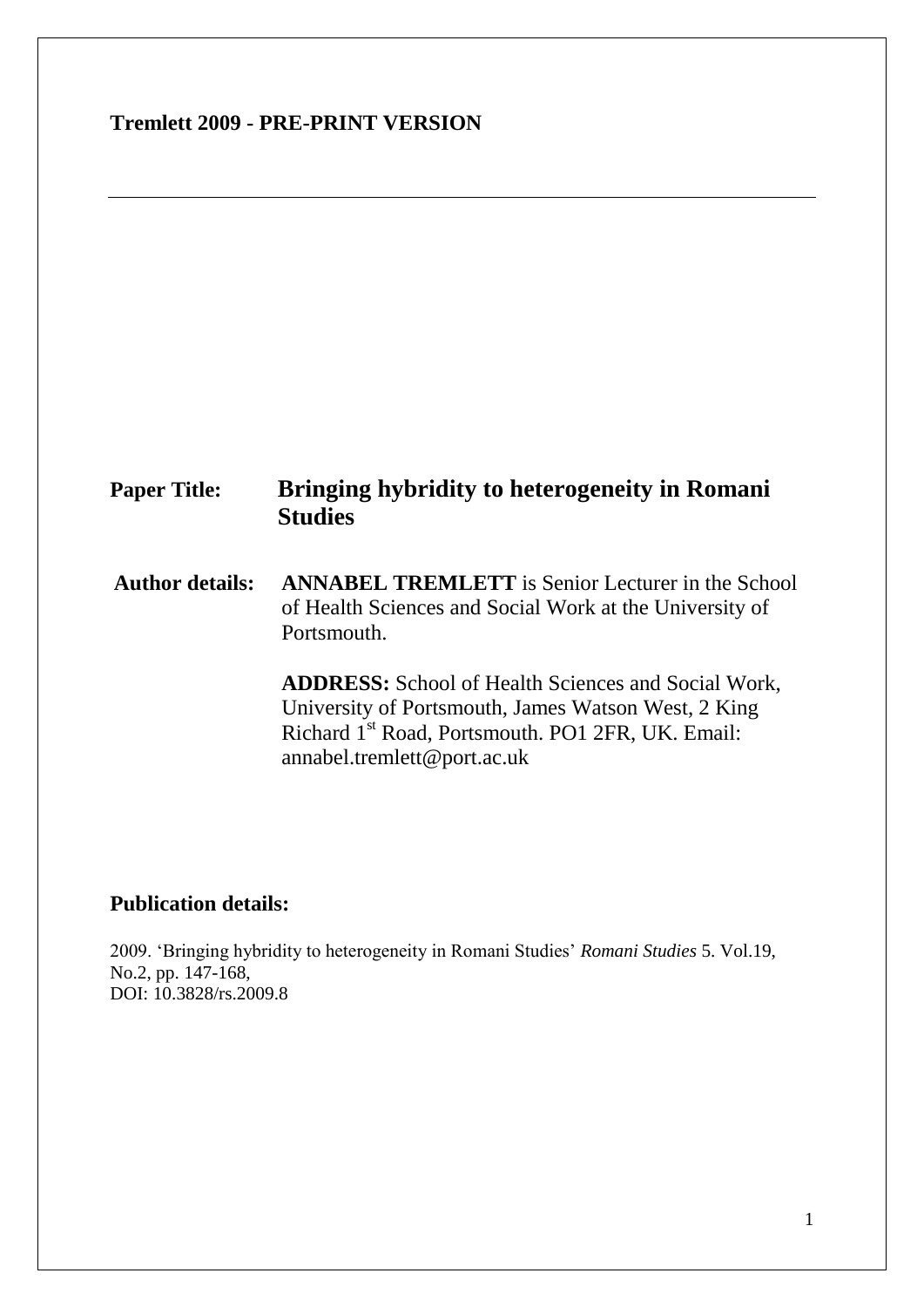## **Bringing hybridity to heterogeneity in Romani Studies**

#### **Abstract**

A frequent criticism of the media and the public"s approach to Roma minorities is that they are portrayed in homogenising terms. Academics from Romani Studies have sought to highlight the heterogeneity of Roma minorities, describing them as a diaspora forming "a mosaic of small diverse groups" (Liégeois 1986: 49-50). This article questions whether this approach is effective enough to break away from homogenising terms, focusing on an ongoing debate between anthropologist Michael Stewart and sociologists János Ladányi & Iván Szelényi. Both parties highlight heterogeneity as a fundamental aspect of Roma people (Stewart 1997, Ladányi & Szelényi 2006). Their dispute lies in whether to approach Roma as a predominantly cultural group (Stewart) or economically-deprived group (Ladányi & Szelényi). Despite their different approaches, I show how both parties can still slip into talk about 'the Gypsies' or 'the Roma' as 'a' different group of people. I argue that in order to effectively move away from homogenising terms, it is useful to use some of the theorisations of ethnicity and difference offered by certain authors from British Cultural Studies (BCS) in particular Stuart Hall and Paul Gilroy.

**KEY WORDS:** heterogeneity, homogeneity, hybridity, British Cultural Studies, cultural, economic, approach, representation, Roma, essentialism, ethnic absolutism, Gypsy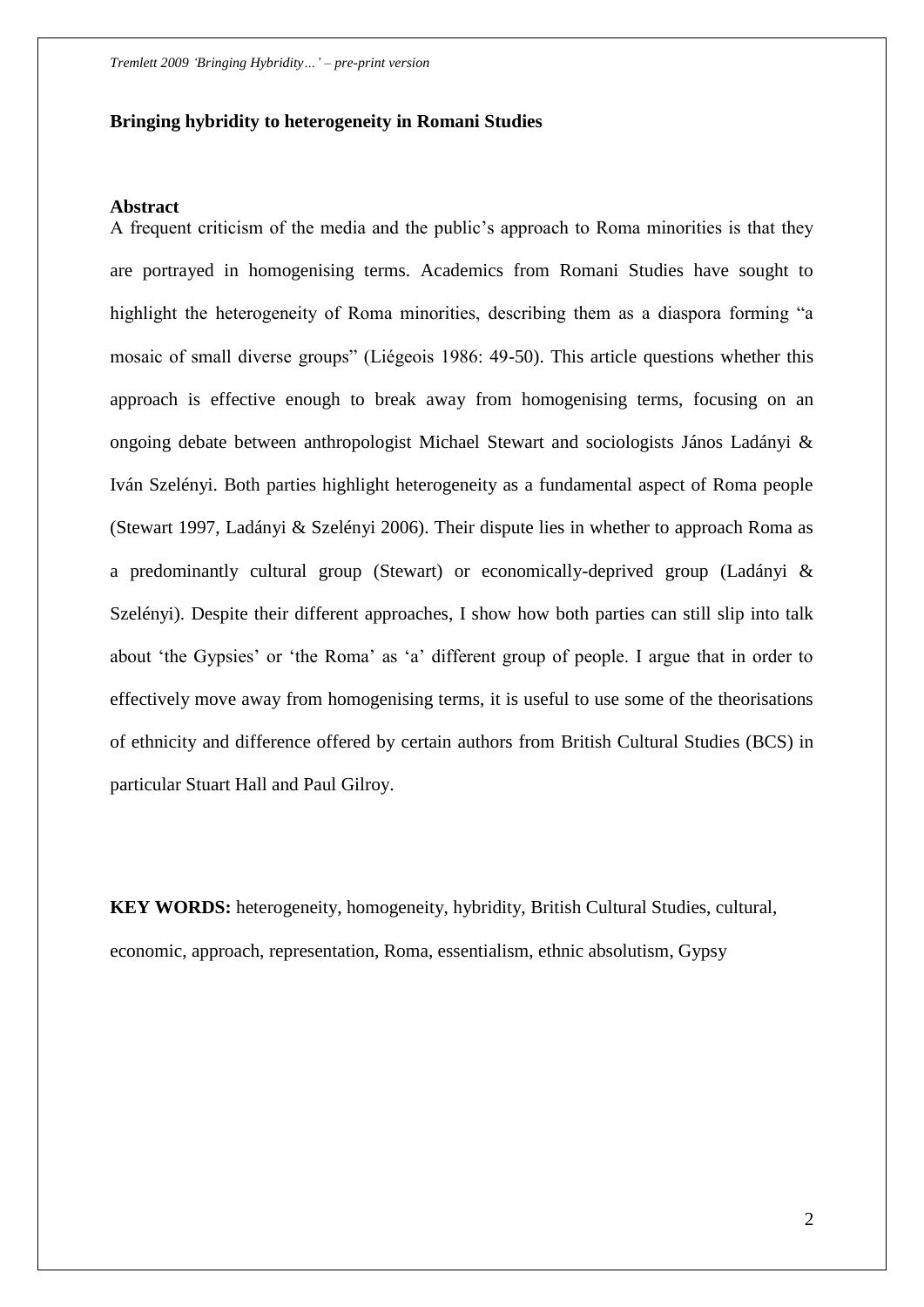## **Introduction: Re-thinking heterogeneity<sup>1</sup>**

 $\overline{a}$ 

There is a general understanding in Romani Studies that strong, negative discourses of Roma<sup>2</sup> are regularly circulated in the media and amongst the public, creating an array of "images, stereotypes, and racist biases that negate Gypsies" humanity and ignore both heterogeneity and complexity in Romani culture" (Tong et al 1998: ix). Academics in contemporary Romani Studies see their job as to work against these stereotypes: from a linguistic perspective, Matras says, "descriptive linguistics can help replace stereotypical images with information, facts, and evidence" (Matras 2002: 4); anthropologist Okely found herself "acting and thinking against the romantic tradition epitomised by George Borrow, Merimée, Bizet and all the stereotypes which are significant in the dominant society's construction of Gypsies" (Okely 1992: 14); whilst Stewart says at the beginning of his monograph on the Vlach Rom in Hungary (which is looked at later in depth), "I saw one of my roles as an ethnographer as helping to dispel the prejudice that sustained the fear of the Gypsy" (Stewart 1997: 18).

Romani Studies thus sees itself as a space for anti-racist type intervention, a means of revealing a realistic picture of a heterogeneous minority. However, one of the most startling voices against the homogenisation of Roma has directed criticism at Romani Studies itself. In his book *In Search of the True Gypsy*, social historian Wim Willems argues that academics have been instrumental in building up and sustaining an image of the "true Gypsy" through the continuing circulation of false or exaggerated representations. Willems claims that from

This article has been adapted from a PhD dissertation entitled *Representations of Roma: Public discourses and local practices* (Tremlett 2008, King's College London, ESRC funded PhD studentship). The author is grateful for the British Academy Individual Research Visit Grant that enabled her to shape this article in the dynamic atmosphere of the Hungarian Academy of Sciences, Budapest (2008). Thanks also to the editor and anonymous reviewers who gave helpful suggestions for this article.

 $2^2$  This author takes the view that self-identification of ethnic grouping is important. However, in order to talk about wider discourses of people and practices associated with 'Gypsies' the term 'Roma' is used in recognition of its accepted use in public forums. However when the context or literature writing about uses predominantly one term, e.g. "Vlach Rom" or "Gypsy", then the same term will be used.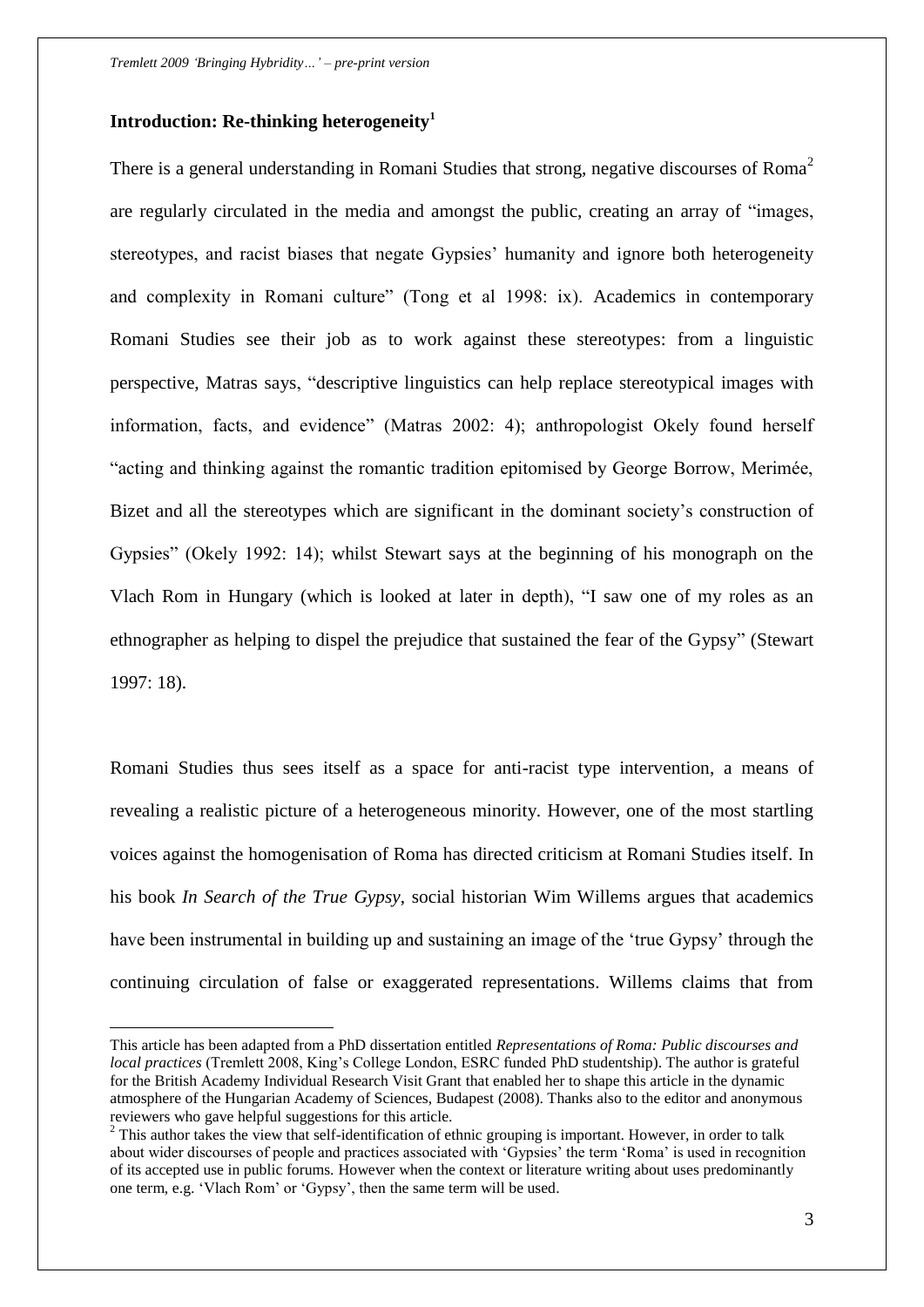German scholar Henrich Grellmann"s 1783 book that claimed an Indian origin and a deficit subculture for all Gypsies, a basic pattern was set "for ideas about Gypsies which during the following centuries we recognize recurring constantly in publications whenever the subject arises" (Willems 1997: 46).

Willems" work has opened up a critical debate in Romani Studies. Whilst some academics see his work as denying subsequent important scientific finds of the Indian origins of Roma people (e.g. Matras 2004); others see his work as deconstructing Roma identity into nonexistence (e.g. Acton 2004: 113-115). What Willems" work does achieve, is to pose a challenge to Romani Studies scholars to ensure their work does not fall into the trap of constructing a false image of the "true Gypsy". In fact, since Willems wrote his book there have been academics from Romani Studies who have consciously worked against fixed notions of 'Roma', and this article focuses on two prime examples in-depth: Stewart's anthropological work and Ladányi & Szelényi"s sociological research on Roma in Hungary.

Both Stewart and Ladányi & Szelényi's claim to move away from rigid, homogenising notions of Roma. Stewart's ethnographic monograph is on the Vlach Rom in Hungary, and one that Willems has commended himself (Willems & Lucassen 2000: 257-8). As academics and students of Romani Studies well know, Stewart's work has been highly influential at an international level and his book is taught in higher education in various countries. His work has been hailed by academics as having "opened up new horizons in our knowledge of Roma" (Szuhay 2005: 235) and credited with starting a "revolutionary change in the history of Gypsy studies" as he was "the first to discuss the life of a Gypsy community using an anthropological approach" (Prónai 2002: 77). One major thread of Stewart's work is the rather controversial proposition that Gypsies are not an "ethnic" group in the sense of an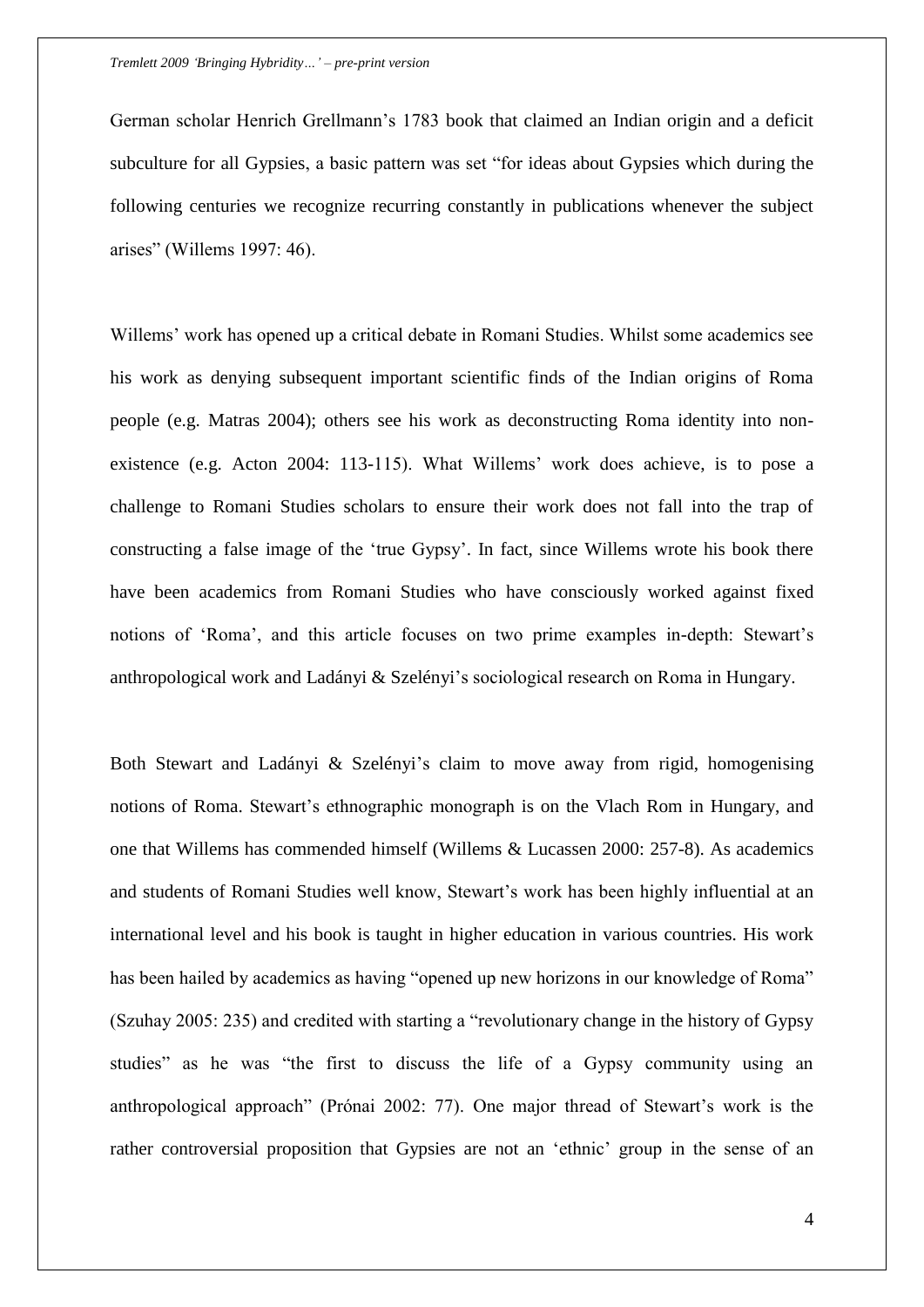"inherited past", but rather "for them, identity is constructed and constantly remade in the present in relations with significant others" (Stewart 1997: 28). Stewart has argued that these identity constructions he witnessed as an anthropologist were fundamental to the secret of their survival (1997: 5). This has been taken up by other scholars who argue that "ethnicity" is a term that restricts a heterogeneous view because it cannot cope with the variety and diversity of Roma groups (e.g. Belton 2005, Mayall 2003).

However, despite Stewart's overall acceptance and popularity in the field, there has been some criticism of his work. Rather than moving away from homogenising notions of "the Gypsies", Hungarian sociologists Ladányi & Szelényi argue that Stewart"s conceptualisation of a "cultural Rom" serves only to create the idea of an "eternal Roma" which does not take into account historical positioning according to socio-economic status:

There are no "eternal Roma" who in the end always outsmart the *gadjo* [non-Roma] and find a way of survival or even success. Traditional means of survival are available only as long as tradition is preserved.

(Ladányi & Szelényi 2003: 50) [my addition]

Ladányi & Szelényi's work, rather than focusing on 'tradition', takes a socio-historical perspective on the status and labelling of Roma minorities, putting forward the notion of 'underclass' as a suitable term to define the situation of Roma minorities today in Central and Eastern European countries. However, Stewart has come back with some criticisms of his own on Ladányi & Szelényi"s work, arguing that the term "underclass" is itself restrictive in its vagueness and lack of attention to cultural practices (2002: 140).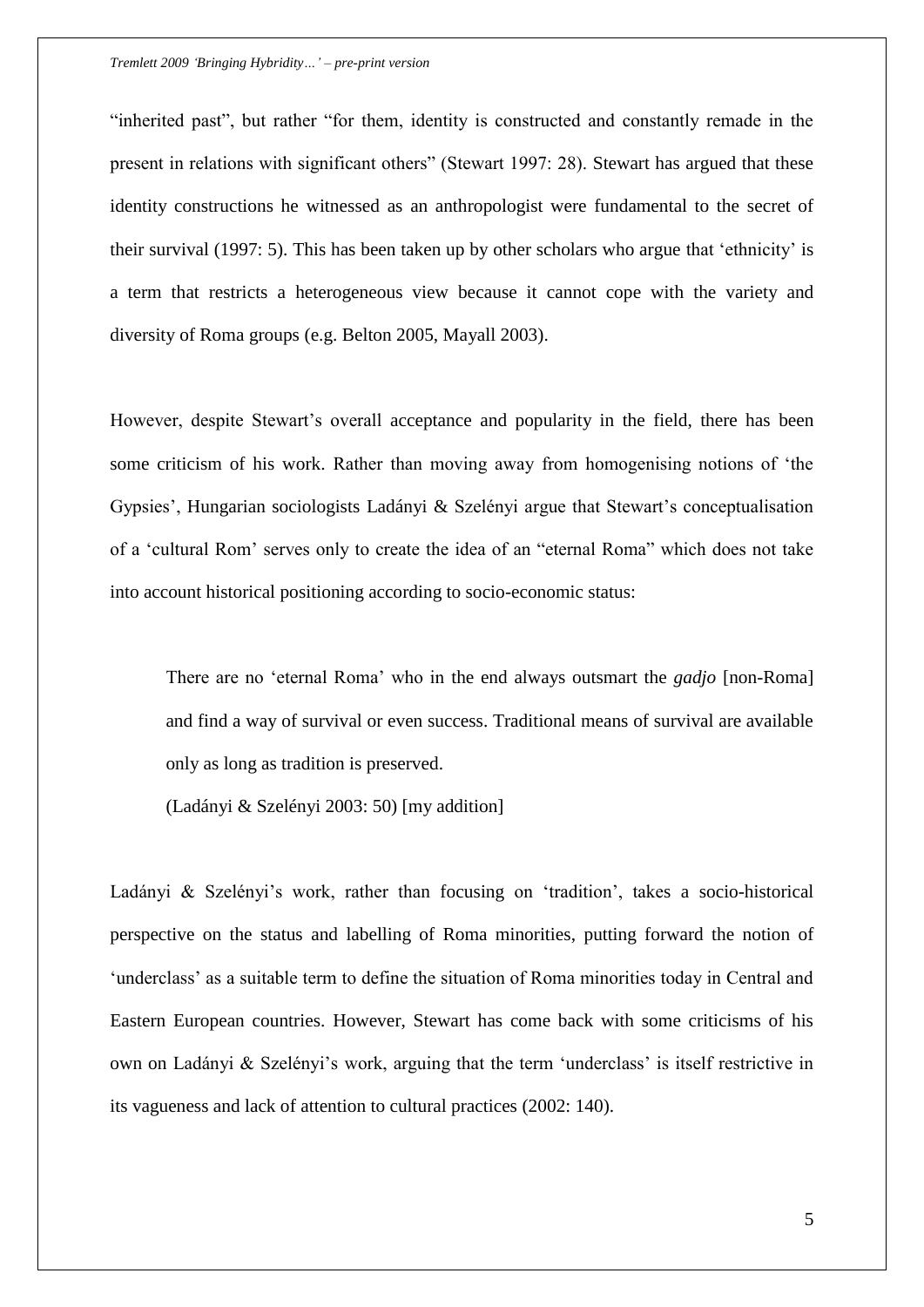Whilst this article details this argument, looking for legitimacy of both criticisms in the authors" texts, the focus moves beyond positioning the critiques in terms of a classic anthropological/sociological divide. Instead, I argue that whilst both sides appear to come from contrasting standpoints, in fact, they both claim to believe in the "heterogeneity" of Roma minorities, and both fall into the same error of slipping into homogenising talk about "the Gypsies" that refutes their original perspective. Only close-up, detailed analyses revisiting the original texts will convince the reader of this argument, and this is the justification for focusing on just two texts. However, this opens up the possibility and highlights the importance of reassessing approaches to ethnicity and "Roma" in Romani Studies" literature. In this article I suggest that an unquestioned commitment to 'heterogeneity' needs to be reconsidered in Romani Studies and end the article by looking towards some theorisations of ethnicity from British Cultural Studies (BCS) that might help with this re-conceptualisation. The use of ideas from BCS is done with care, recognising the differences between the history and experiences of Roma in Central and Eastern Europe, and Black and Asian minorities in the UK on whom a strand of BCS has commented (see Morley 1992: 2).

## **Stewart's anthropology: culture as the 'secret of Gypsy survival'**

Stewart's anthropological research was carried out in the 1980s on a Roma group in Hungary, the 'Vlach Rom'. Stewart's research aim was to show "the secret of Gypsy survival" in otherwise hostile conditions in communist Hungary (1997: 5), resulting in a monograph *The Time of the Gypsies* (1997). From the start of his monograph, Stewart makes clear statements about how he views his anthropological work on Gypsies: firstly, he sees his work as specific to the group he lived with, the "Vlach Rom", and secondly, he moves away from the view that they have an "ethnic" identity,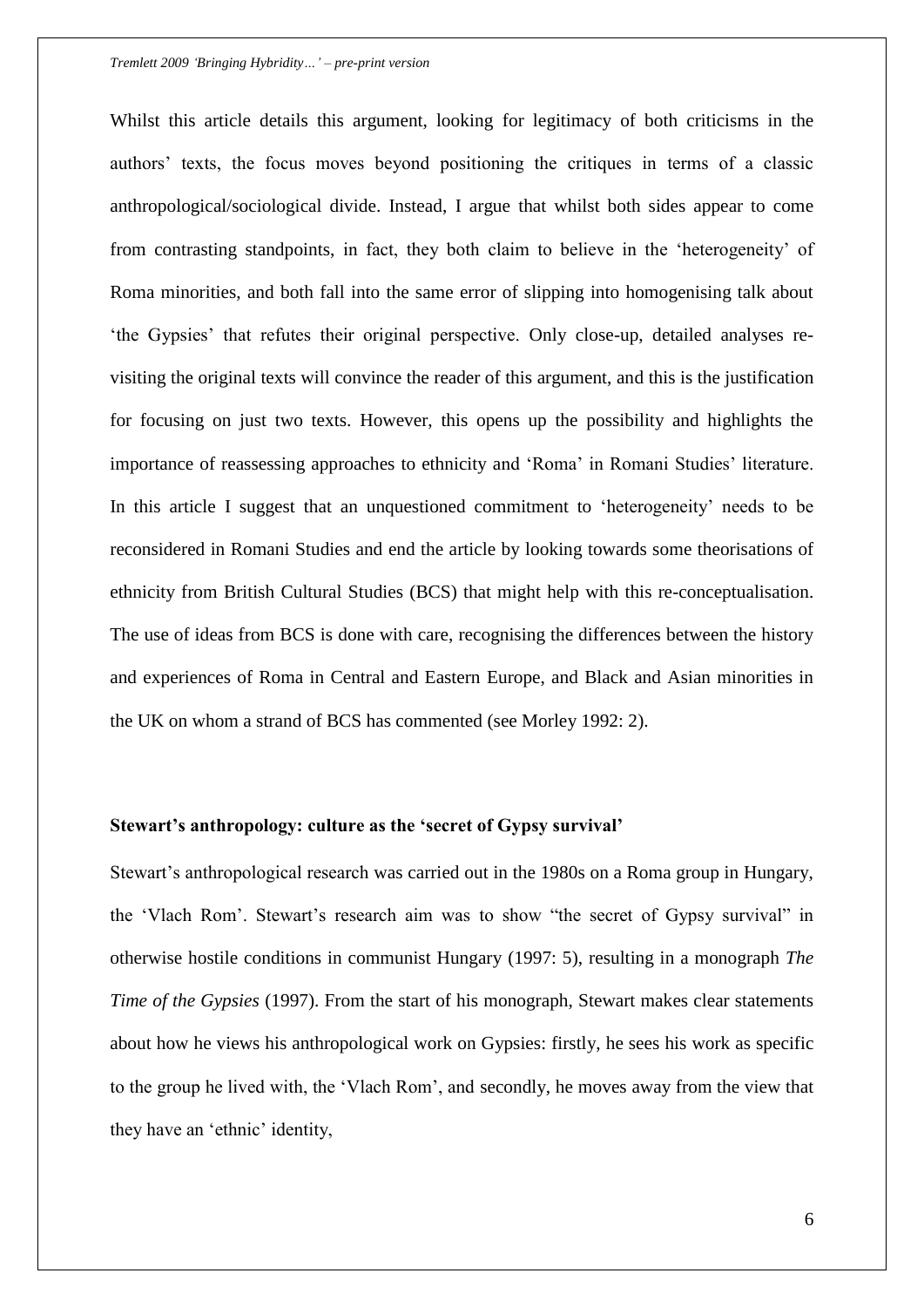…the Rom do not have an ethnic identity. For them, identity is constructed and constantly remade in the present in relations with significant others, not something inherited from the past.

(Stewart 1997: 28)

 $\overline{a}$ 

Stewart says the Rom were not rooted in an "ideology of descent and inheritance", but rather "an ideology of nurture and shared social activity" (1997: 59), and therefore finds wider assertions that Gypsies have Indian origins irrelevant (1997: 28).

In Stewart's work there are some striking ethnographic examples of how 'ordinary' Rom people experience the "construction of a sealed Rom identity" (1997: 309). One such illustration is a story Stewart tells of Vlach Rom couple, Čoro and Luludji, who try to "better" themselves by moving out of the Vlach Rom settlement called the "Third Class" and into a predominantly non-Roma, Hungarian area of town  $(1997: 82-91)^3$ . But on moving to their flat on a modern housing estate, they found themselves caught up in the difficulty of "sustaining a balance between the two ways of life" (1997: 85) i.e. between their old "Vlach Rom" life and their new 'Hungarian' life.

In their new flat, the couple became subject to regular monitoring from the Hungarian Housing Department. In reaction, the couple began to regulate their own lives along expected standards from the housing department which included keeping the house scrupulously clean; not letting their children play with other Gypsy children from the settlement; and making sure they invited their Hungarian neighbours around for socialising. However, as a consequence of these new activities, the wife Luludji began to face rumours and complaints about her

<sup>&</sup>lt;sup>3</sup> The 'Third Class' is in 'Harangos' town where Stewart carried out his fieldwork in North Eastern Hungary.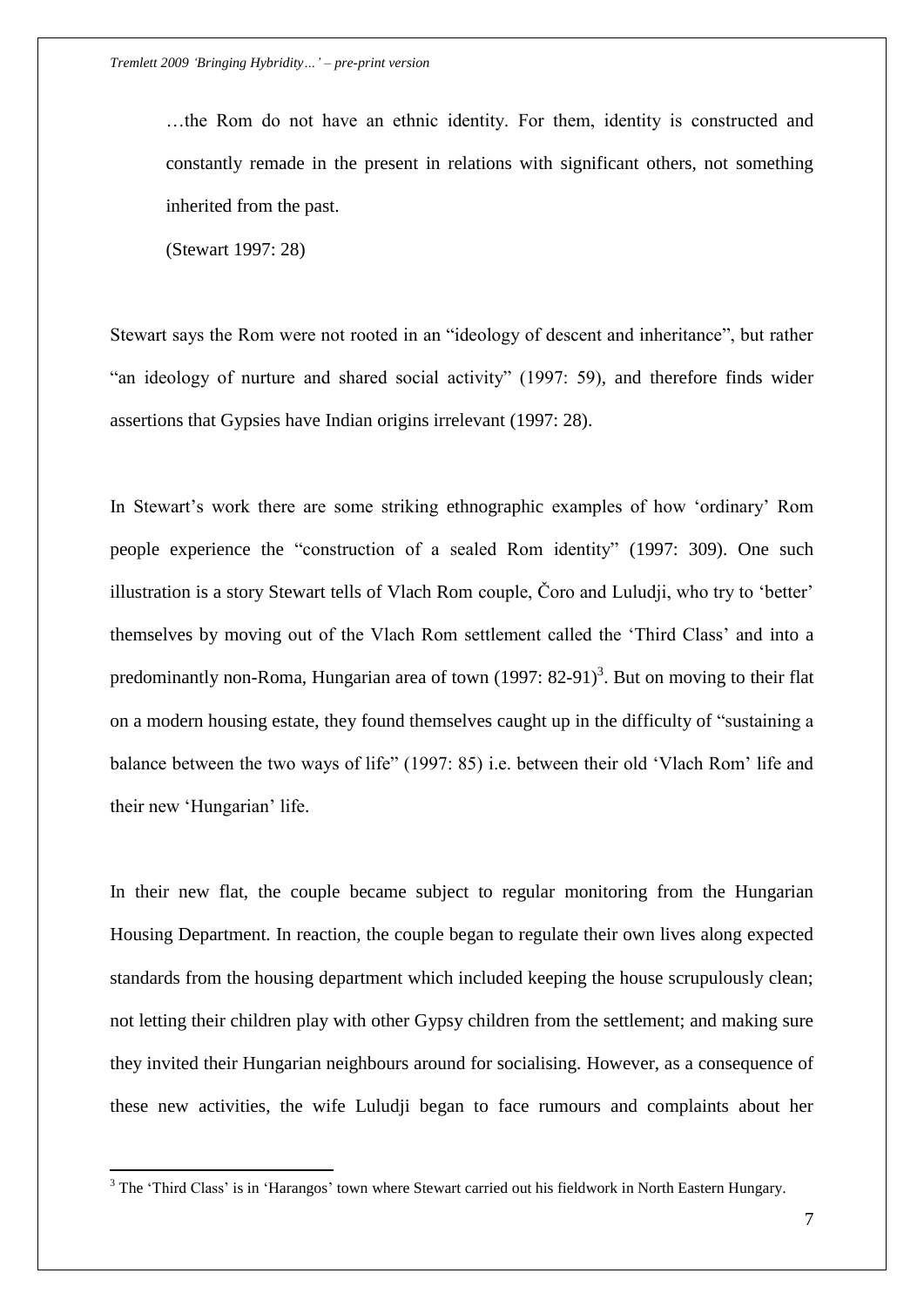increasing lack of morals circulated by the Vlach Rom community: she no longer wore her scarf covering her hair; she was said to be greedy because of the way she decorated her new flat; she was accused of not feeding her parents-in-law pigs as much as her own parents' animals. Finally, Luludji was accused of having an affair with the man from the market. Her husband beat her "within an inch of her life" and she was ostracised by his relatives (1997: 88-90).

The story of Čoro and Luludji shows how "Gypsy" can mean different things to different people. For the Hungarian authorities, it meant a possible (or inevitable) disorder that needed to be supervised; whilst from the Vlach Rom there was also the possibility of disorder, but this time from *not* keeping to a (gender-biased) notion of 'Vlach Rom'. Through this couple's experiences, Stewart shows how labels like "Gypsy" may be artificially constructed, but social constructions can have real force and deeply affect the lives of people, especially women, who are constrained or struggling with these labels. This demonstrates what Willems was hoping to see in Romani studies, research that shows "flesh and blood behind the social construction of a separate Gypsy people" (Willems 1997: 309). It also fits into Stewart"s overall approach to Rom identity as "constantly remade in the present in relations with significant others" (Stewart 1997: 28) and does not seem to be a formulation of Ladányi  $\&$ Szelényi's 'eternal Roma'.

However, at other points in his work, Stewart appears to slip from this view of identity as a construction, and talks about the Vlach Rom as having a distinctly "Gypsy" identity. Despite Stewart's commitment to heterogeneity, there is still a notional framing of the Vlach Rom as "the Gypsies". The first main way this slippage occurs is through focusing on certain Vlach Rom practices as the 'Gypsy way'. 'The Gypsy Way' is the title of Part I of his book which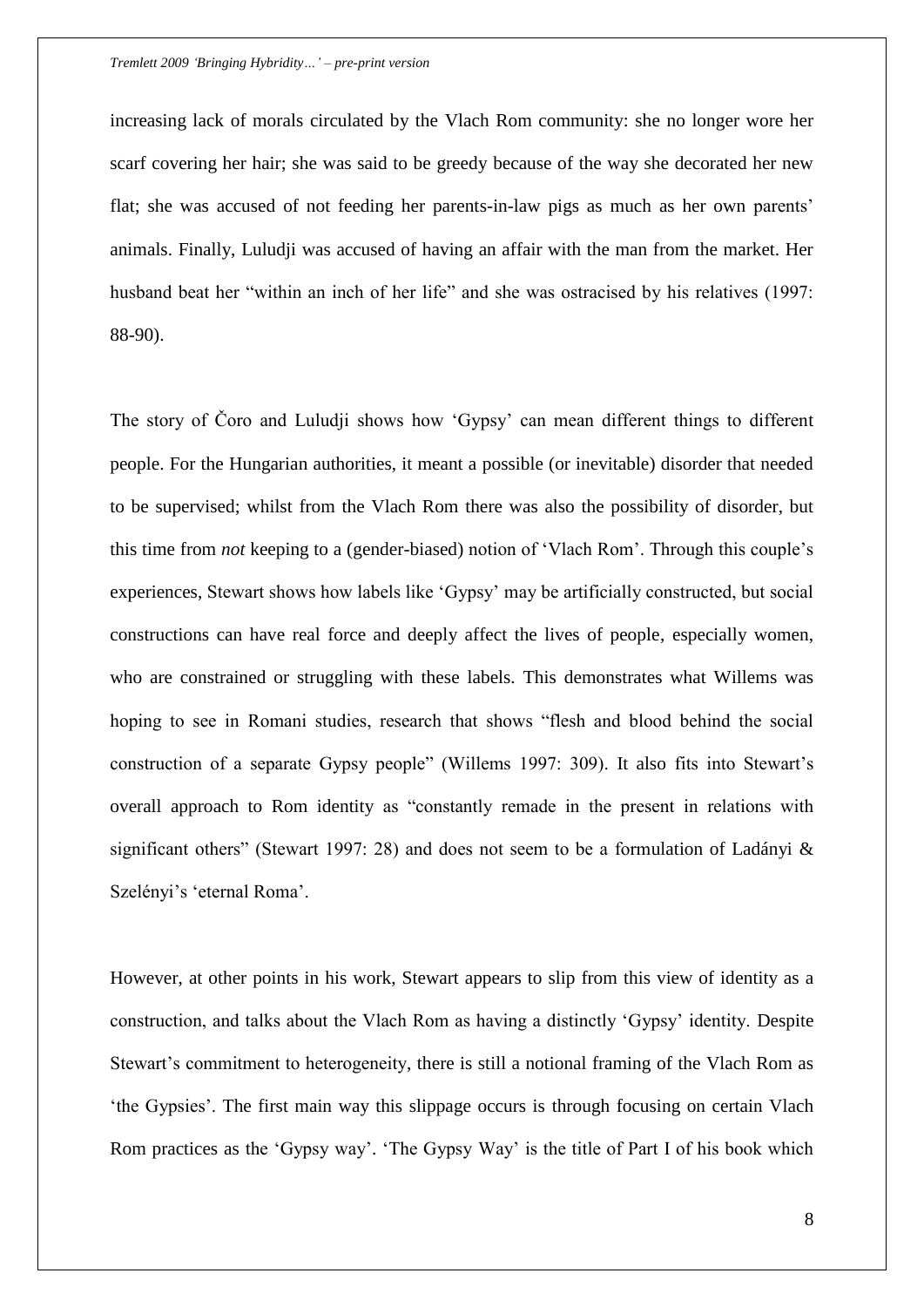contains four chapters explaining different aspects of Vlach Rom life, from work to home life.<sup>4</sup>. The phrase 'Gypsy way' has been used in other anthropological literature to talk about how there are Gypsy ways of doing everyday activities (see "Gypsy way" in Liégeois 1986: 85; "way of being" in Gay y Blasco 1999: 176; "independent way" in Okely 1983: 77). Stewart similarly shows how Vlach Rom identity is infused into everyday activities, and continually reinforced through work, home and "brotherhood" in everyday life (1997: 17-94).

One activity that is a big feature of Stewart's presentation of the Vlach Rom is their presence in horse markets, which Stewart calls "Gypsy work" (1997: 141). Despite the horse trade being an activity popular with both Hungarian peasants and Vlach Rom (p.142), for the Rom this work is shown to take on special significance. Horse trading was symbolic of their way of maintaining Vlach Rom difference from "peasants", whilst trying to get the upper hand over horse deals (p.142). Nevertheless, as Stewart begins to realise, horse markets were something that the Rom men wanted to *show* him as an anthropologist, rather than being a daily practice:

My own attitude, it seems to me now, reflected the concerns of the Rom. They might have complained as they walked past my front door in the morning that they were going off to "suffer" again in the factory, but little other reference was made to this crucial part of their lives. The world that obsessed me and captivated my attention was that which the Rom wanted to show me: the world of horses and their owners.

(Stewart 1997: 141)

 $\overline{a}$ 

<sup>&</sup>lt;sup>4</sup> 'Gypsy work' (Chapter two); 'A Place of Their Own' (Chapter three); "'We Are All Brothers Here"' (Chapter four); and 'Breaking Out' (Chapter five) (Stewart 1997: 17-94).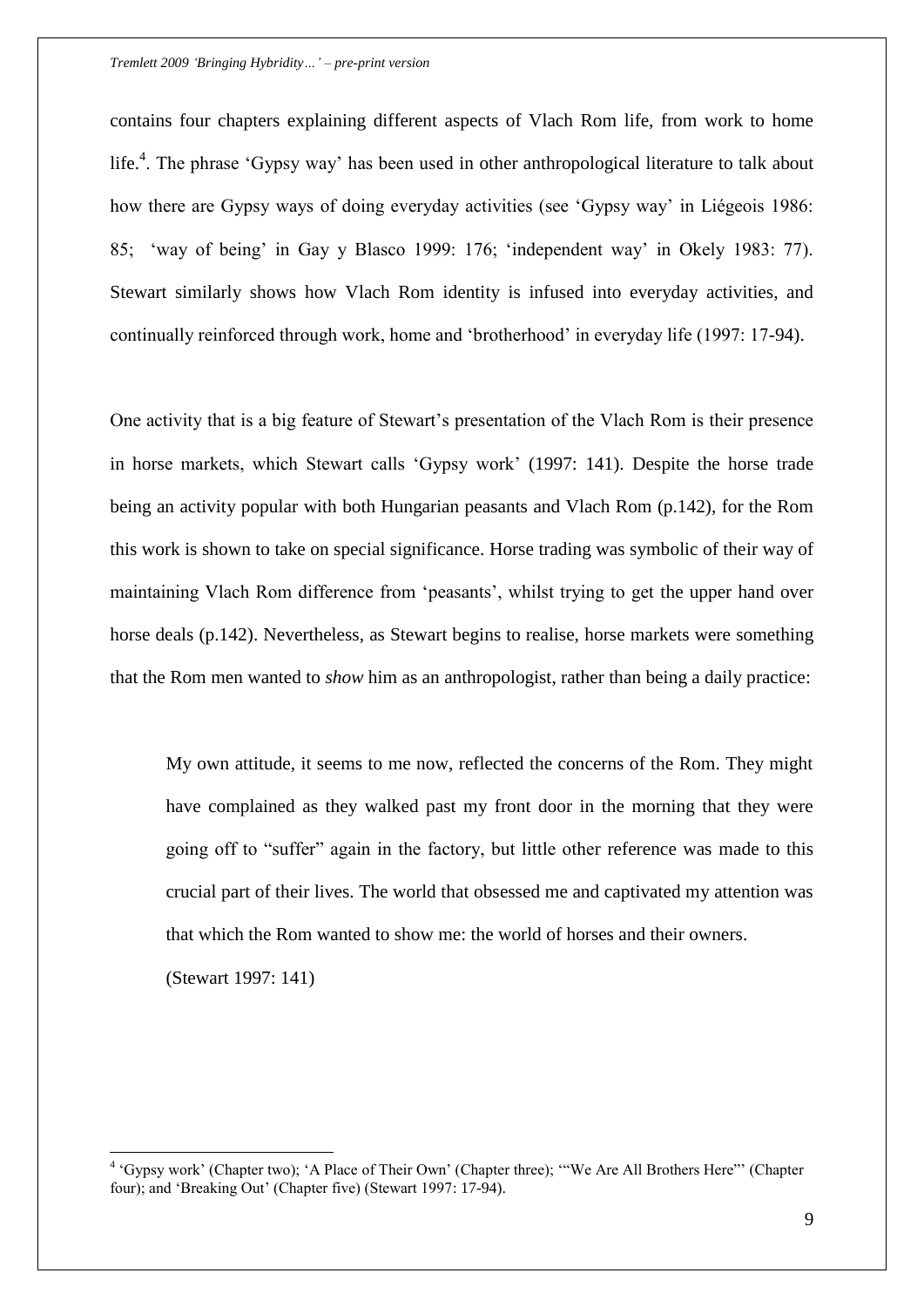This shows that Stewart himself was caught up in the "world of horses", even though this was not actually a very frequent nor widespread activity - "at any one time only one-third of all households was keeping a horse" (1997: 143).

In devoting so much space to horse markets in his book (Chapters 9 and 10), Stewart is recognising horse dealing as important to the self-representations of the Rom men. However, in focusing on an activity that seems very "Rom", he skims over other activities that were more frequent. Watching television, for example, is mentioned as an activity that occurred everyday:

Most evenings after sitting out together, men retired to their homes with their families to watch television. On Monday nights, when there was no television in Hungary, men went into town to the cinemas.

(Stewart 1997: 39)

Despite television-viewing being a regular activity, it is not mentioned again, except when describing New Year celebrations when families sit round the television to watch the Hungarian national anthem being played (1997: 244). Watching television is a daily activity that can also be seen across Hungary (see Frey, Benesch & Stutzer 2005: 30), and therefore might have connected the Vlach Rom to *gaźos* or Romungros in interesting ways.

This alignment to a wider discourse on 'Gypsies' is also achieved in Stewart's work by the way Stewart positions the Vlach Rom as an example of "authentic" Gypsies. In a similar way to the above example of horse markets, Stewart does this by focusing on certain practices that link them to a wider sense of 'authentic Gypsies' and ignoring other practices that might not.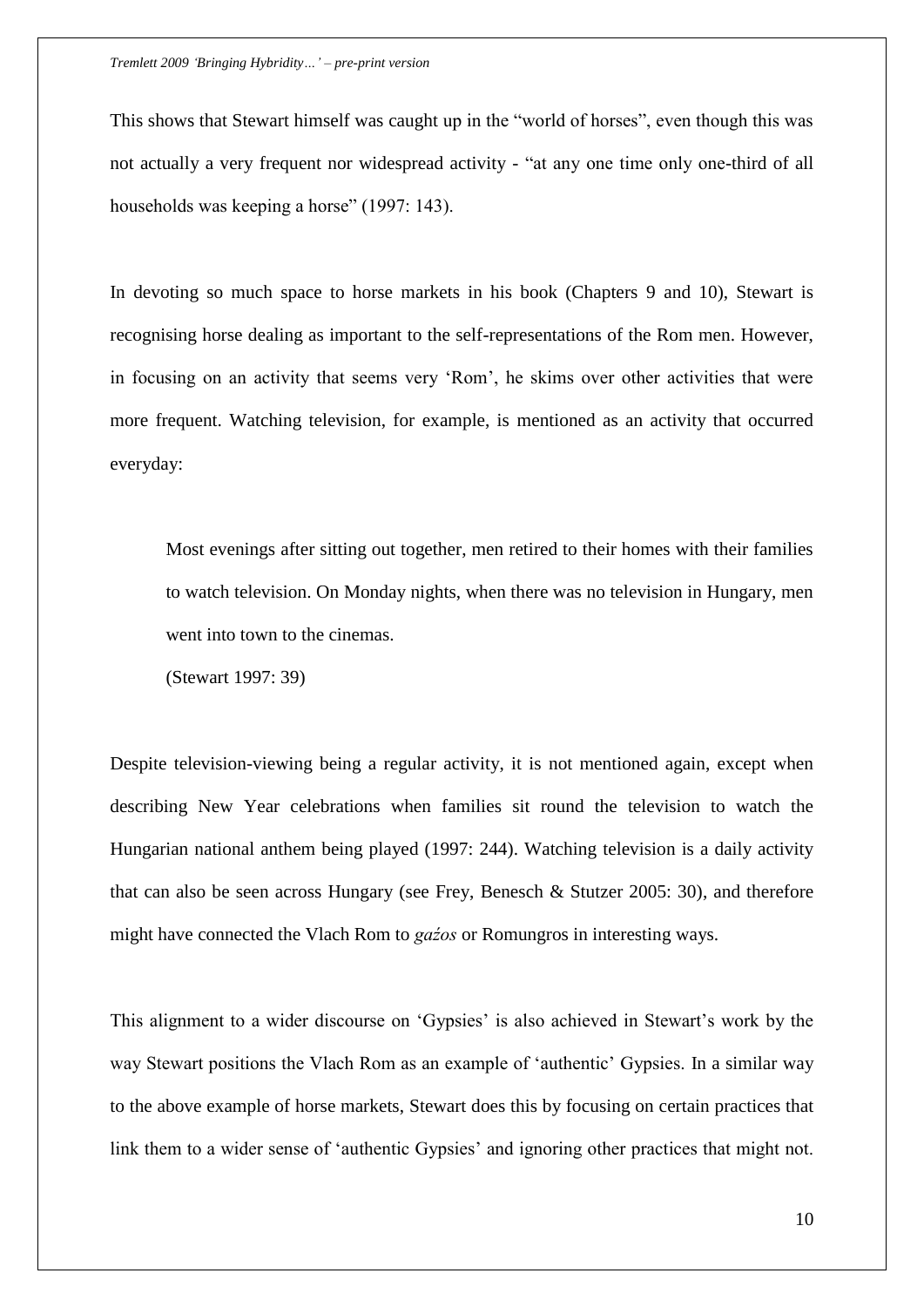In Harangos, the town where Stewart carried out his study, only 20% of the Gypsies living in the area were Vlach Rom. The Vlach Rom lived on one settlement, the "Third Class", whilst the Romungros lived mainly on another large settlement called the "Chicken Plot" (1997: 34). Stewart describes how the Romungros were "despised" by the Vlach Rom (p.34). It is in his description of the Romungro Gypsies that Stewart no longer appears to be reporting Vlach Rom opinions of Romungros, but seems to be telling his own opinion:

The Chicken Plot had none of the attractions of the Third Class. On the plot the Rom had to live next door to Hungarian-speaking Gypsies, Romungros (that is, Gypsies who did not speak Romany), whom they despised. Here no one even bothered to maintain the level of tidiness acceptable in the Third Class. Many of the houses were derelict, their doors swinging dislocatedly on their hinges. Faeces piled up in abandoned flats.

(Stewart 1997: 34)

In this passage, phrases or words such as "no one even bothered", "derelict", "doors swinging dislocatedly" and "faeces piled up" are not reported as opinions of the Vlach Rom, but appear to be Stewart"s own observations of the Chicken Plot. By adding his own opinion Stewart seems to justify the Vlach Rom despising the Romungros. Also, by mentioning that these people are "Gypsies who did not speak Romany" Stewart positions them as not only in a state of deprivation and desperation, but also as not speaking Romany, the symbol of Gypsy identity he otherwise emphasises as central (see 'Brothers in song', Chapter 11 pp.181-203). Stewart's text thus produces the Romungros as something 'less Gypsy' than the Vlach Rom.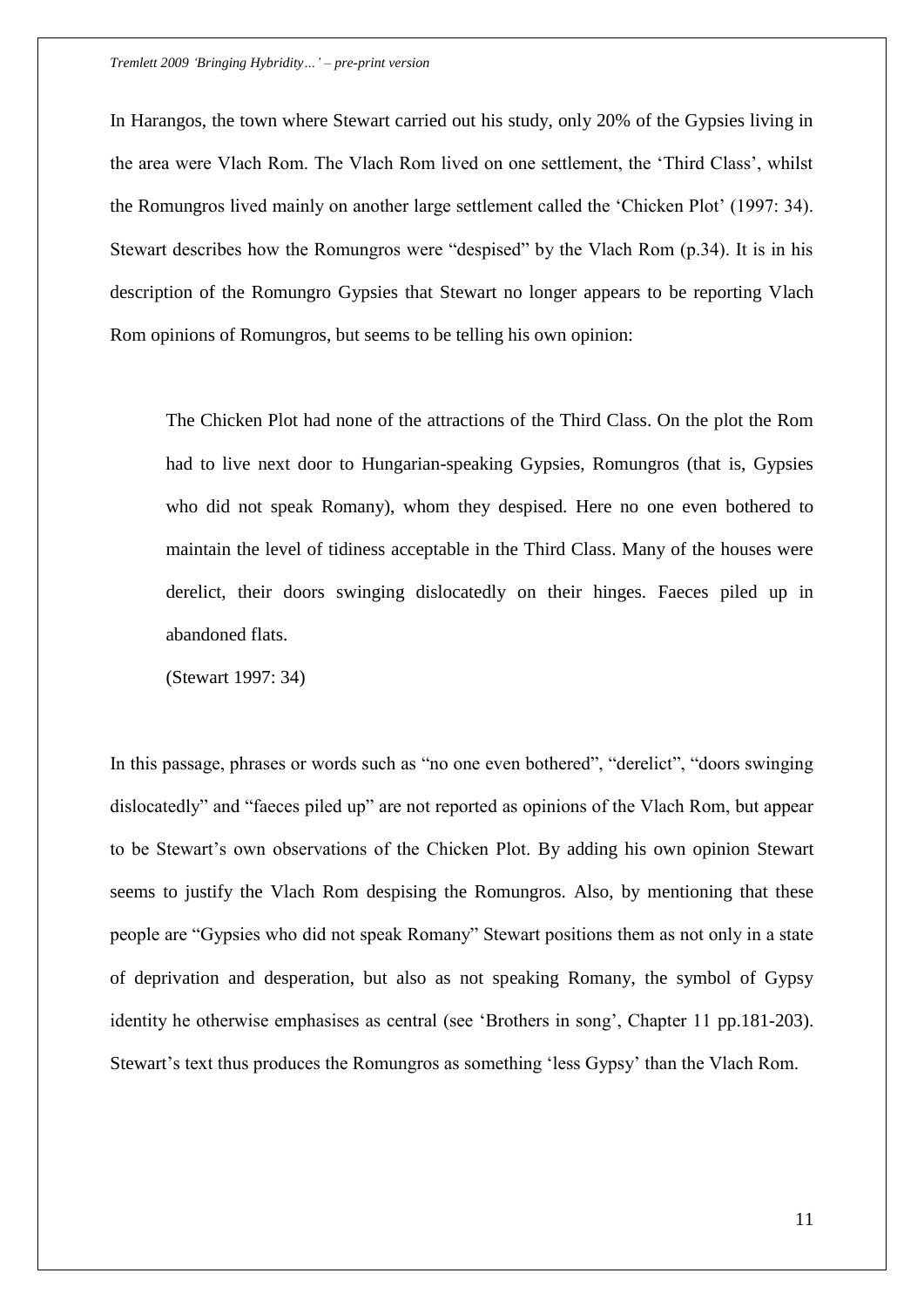The inferiority of the Romungros is consolidated when Stewart describes them as an example of a "horrible half world":

They provided an example to the Rom of what happened when one resigned one"s language and culture – with it one gave up independence and self-respect and slid into a horrible half-world that was neither Rom nor *gaźo.*

(Stewart 1997: 45)

The relationship between Vlach Rom and Romungro is represented as the gap (both reported by the Vlach Rom and by Stewart) between "authentic" Gypsies and those that are neither here nor there – stuck between 'Rom' and *gażo*<sup>5</sup>.

Nonetheless, despite this apparent antipathy towards Romungros, in Stewart's Chapter Three, we learn that some Vlach Rom, contrary to other references, *do* sometimes mix with Romungros:

Some [Rom girls] hung around the Chicken Plot or houses where an older sister lived, but they ran the risk of acquiring a damaging reputation for laziness and loose behaviour.

(Stewart 1997: 39) [my addition]

 $\overline{a}$ 

<sup>&</sup>lt;sup>5</sup> 'Romungros' are also mentioned in Chapter Five of Stewart's book where they are described as worse than *gaźos*: they are seen as using their Gypsy identity when it suited them as musicians, but denying it when it was no longer use to them, "They were despised by the Rom as no other group was and in their poverty held up as living proof of the idiocy of trying to build bridges between the Roma and the *gaźos"* (1997: 93). They are also described in Chapter Eight as "up the blind alley of quasi-assimilation" (p.136); in Chapter Nine we learn that if a treasured horse died in the Vlach Gypsy community, the body had to be taken to the carrion pit outside the town and burnt so that the "dirty Romungros" didn"t eat it (p.269, footnote 6); and finally, in Chapter Ten, we see a Romungro musician disgusting a Vlach Gypsy by asking him for a few hairs from his horse's tail for his violin, "the Rom threatened to lay the Romungro out on the spot" (p.169).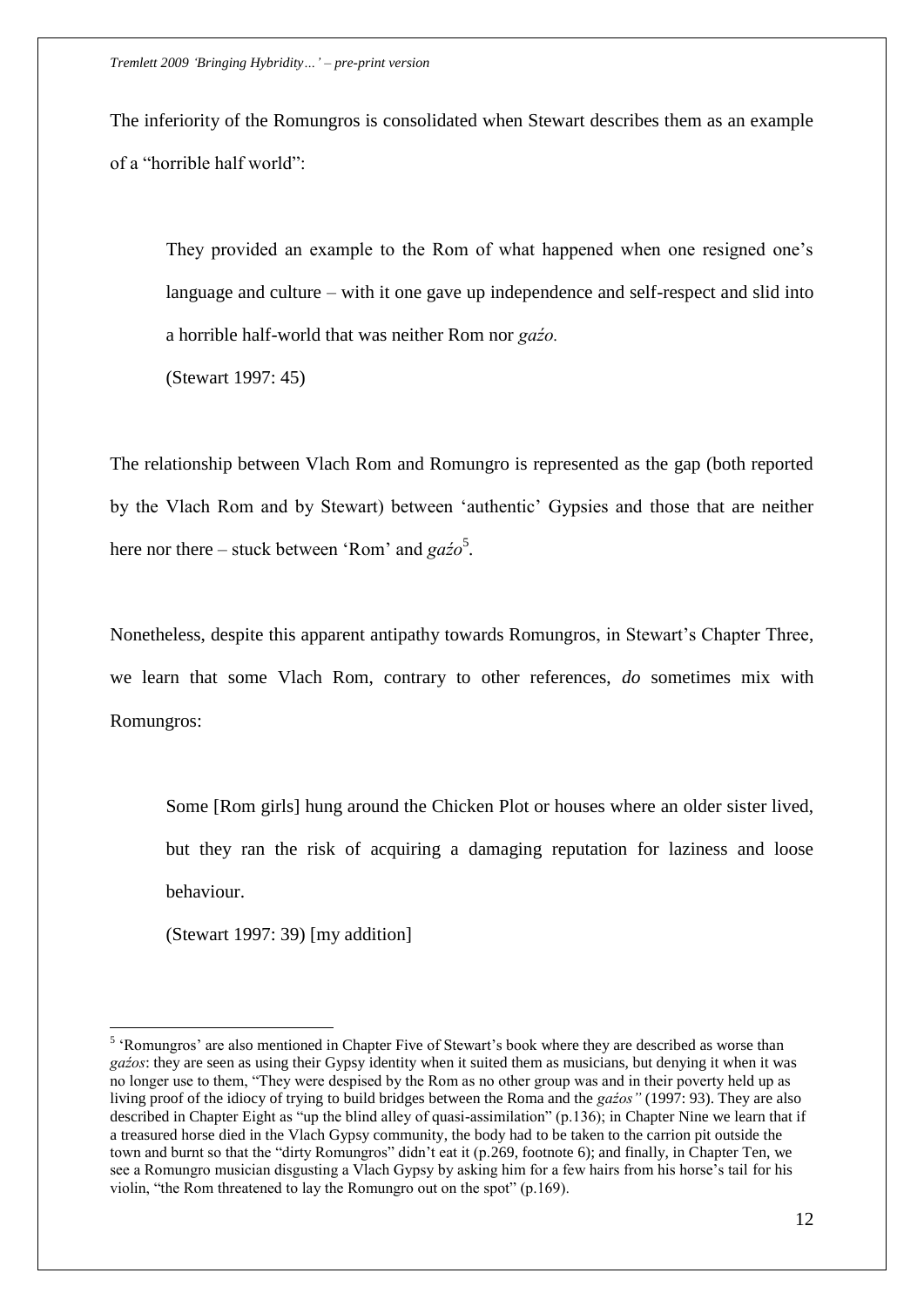As we learnt earlier, the Chicken Plot is where many Romungros live. So why did the young girls want to hang out there in the "filth" that was described earlier? What was the attraction? Stewart does not explain further. This is another moment when we might have learnt of further plurality and perhaps ambiguity in the Rom identity, in which perhaps opposition to "Romungro" could prove to be a generational trait, transient element or a discursive strategy at certain moments.

Stewart's work has contributed a great deal to the debate on how to conceptualise 'Gypsy', by firmly positioning Gypsy as a lived experience. However, a closer look at Stewart's monograph has shown that even in-depth ethnographic work can be susceptible to sustaining a fixed notion of "the Gypsies". Although he does not set out to show the Rom as having a "sealed identity" (Stewart 1997: 244), by building up a picture of Vlach Rom authenticity, Stewart risks reifying the Vlach Rom culture as a prototype of what Gypsy "should" be. Ladányi & Szelényi called this the creation of the "eternal Roma". We now move to looking at Ladányi & Szelényi's research on Roma populations in Hungary, to see how they offer a different approach.

## **Ladányi & Szelényi: sociologists of the underclass**

Although Ladányi & Szelényi have criticised Stewart's approach, on the surface both parties do make similar statements about Roma identity: "Gypsy ethnicity is a social construction" (Ladányi & Szelényi 2006: 3); "for them [the Vlach Rom], identity is constructed" (Stewart 1997: 28). However, the major difference between their works is in the themes they foreground. Whilst the 'Vlach Rom' are the foregrounded topic in Stewart's work, Ladányi  $\&$ Szelényi focus on socio-economic status and classificatory processes (2006: 3).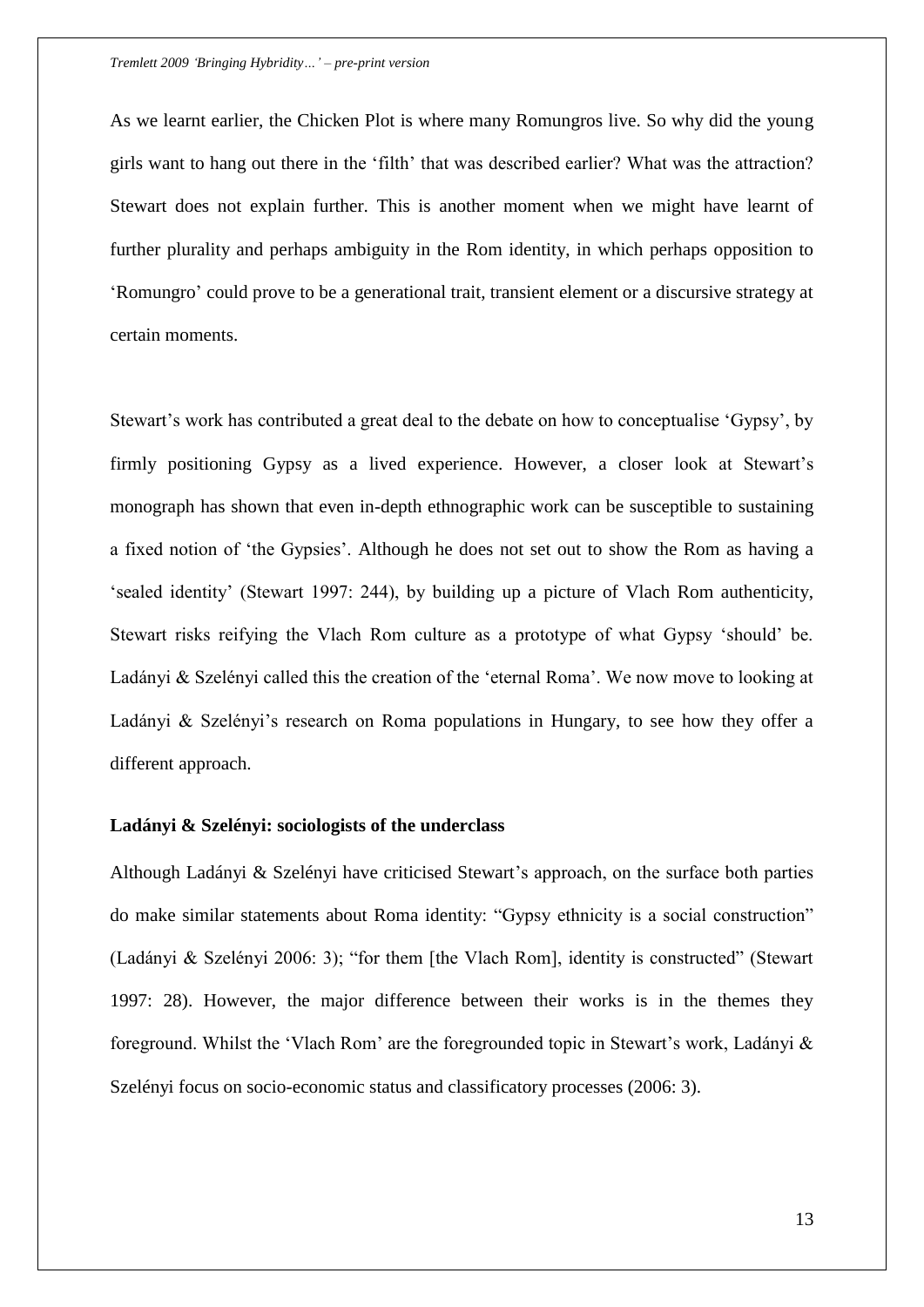Ladányi and Szelényi criticise anthropologists like Stewart for reifying Roma culture, creating an image of "the eternal Roma" when issues of poverty are far more pressing (Ladányi & Szelényi 2003: 50). Their particular contribution to debates on Roma has been the introduction of the concept of 'underclass' as a means to focus attention away from the image of the "eternal Roma" and instead highlight the severe socio-economic conditions that some Roma are currently finding themselves in, especially in Hungary. Stewart (2002) has three main criticisms of their use of underclass: it is loose, vague and has derogatory connotations (2002: 140); it exaggerates the difference of Gypsies from majority society and fails to show contingency (p.138-9); it does not attend to the cultural resources of Gypsies (pp.141-142).

One of Ladányi & Szelényi"s major studies was based on a socio-economic longitudinal casestudy of a village called Csenyéte in North-Eastern Hungary (from 1857 to 2000). This method particularly complements the approach recommended by Willems, the "socioeconomic perspective to analyse the history of these [Gypsy] groups" [my insertion] (1997: 309). In this study, the poverty and social inclusion/exclusion of Roma and non-Roma people in Csenyéte was researched using two methods: historical archive research from 1857 to 2000; and empirical research carried out from 1989 to 2000.

The archive work, which I have summarised in Table 1 below, began with the discovery in Csenyéte of a complete set of population questionnaires from the 1857 census, and was further researched by examining: degree of residential segregation; percentage of ethnic intermarriage; percentage of memberships to clubs; and varying access to material resources (Ladányi & Szelényi 2006: 45). Referring to Stewart"s criticisms that the authors" use of underclass is "vague" and "loose", Table 1 shows how, in fact, the authors tie underclass to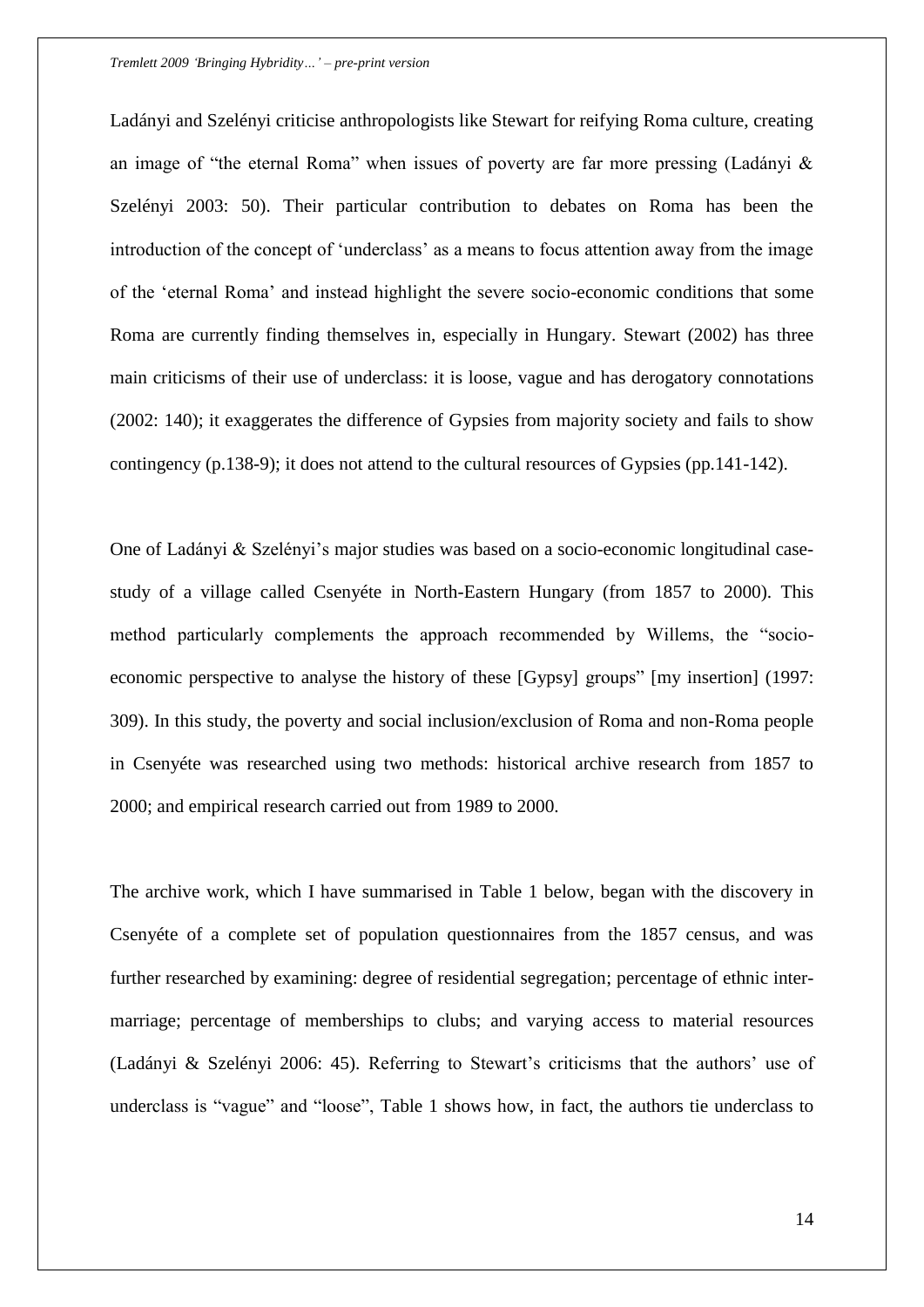specific historical periods and contingent to political structure (see also Ladányi & Szelényi

2006: 9).

 $\overline{a}$ 

## **Table 1 Summary of four major periods in the history of Csenyéte village, 1857-2000 (adapted from Ladányi & Szelényi 2006: 59-74)**

|                                                            | Period 1:<br>'integration in the<br>mid-19 <sup>th</sup> century'                                                                                                | Period 2: 'ethnic-cleansing<br>and increased socioeconomic<br>exclusion' in the late 19 <sup>th</sup><br>century - 1950'                                                                   | Period 3: 'socialist<br>assimilation policies'<br>1949-1970s                                                                                 | Period 4: 'the<br>post-communist<br>experience' 1980s-<br>2000                                                                                              |
|------------------------------------------------------------|------------------------------------------------------------------------------------------------------------------------------------------------------------------|--------------------------------------------------------------------------------------------------------------------------------------------------------------------------------------------|----------------------------------------------------------------------------------------------------------------------------------------------|-------------------------------------------------------------------------------------------------------------------------------------------------------------|
| <b>Political</b><br>system                                 | Habsburg empire.                                                                                                                                                 | Inter-war regime changes.<br>mostly authoritarian <sup>6</sup> .                                                                                                                           | State-socialism.                                                                                                                             | Post communism/<br>democracy.                                                                                                                               |
| <b>Childbirth</b> in<br>village (% of<br>all births)       | non-roma: 81.8;<br>18.2<br>roma:<br>$(1857-1900).$                                                                                                               | non-roma: 53.8;<br>46.2<br>roma:<br>$(1931 - 1950)$                                                                                                                                        | non-roma: 34;<br>66<br>roma:<br>$(1951 - 1988)$                                                                                              | non-roma: 0;<br>100.<br>roma:<br>$(1989 - 2000)$                                                                                                            |
| <b>Class status</b><br>of gypsy<br>population              | lower class                                                                                                                                                      | under-caste                                                                                                                                                                                | lower class                                                                                                                                  | underclass                                                                                                                                                  |
| <b>Employment</b><br>trends                                | <b>Peasants were</b><br>mostly land<br>owners, gypsies<br>were mostly casual<br>workers, but some<br>had skilled<br>occupations e.g.<br>blacksmith,<br>shepherd. | Some gypsies listed as<br>musicians. most were day<br>labourers with skills in<br>basket weaving and broom<br>making, although<br>industrialization made these<br>skills less prestigious. | <b>Peasants became</b><br>unskilled workers.<br>both peasant and gypsy<br>residents were wage<br>labourers and many<br>worked side-by- side. | <b>Since 1989, no</b><br>individual in the<br>community has<br>held a regular<br>job. by 2000, no<br>resident under<br>the age of 30 had<br>ever had a job. |
| <b>Residential</b><br>situation                            | In 1857 gypsies<br>and peasants lived<br>in the village. jews<br>began to leave the<br>village <sup>7</sup> .                                                    | A separate gypsy settlement<br>was created at north end of<br>village from end of 19 <sup>th</sup><br>century.                                                                             | Gypsies began to move<br>back into the centre of<br>the village, and<br>peasants started to<br>move out in 1970s.                            | <b>Gypsy only</b><br>residents in the<br>village.                                                                                                           |
| <b>Infant</b><br>mortality (%<br>of all<br>childbirths)    | non-roma: 13.3<br>10.3<br>roma:<br>$(1857-1900).$                                                                                                                | non-roma: $11.\overline{1}$<br>22.1%<br>roma:<br>$(1931-1950).$                                                                                                                            | non-roma: 2.1<br>5<br>roma:<br>$(1951-1988).$                                                                                                | [no more non-<br>roma births]<br>2.2<br>roma:<br>$(1989 - 2000).$                                                                                           |
| Out-of-<br>wedlock<br>births $%$ of<br>all<br>childbirths) | non-roma: 7.8<br>45.4<br>roma:<br>(before 1901).                                                                                                                 | non-roma: 8.2<br>41.6%<br>roma:<br>$(1931-1950).$                                                                                                                                          | non-roma: 3.5<br>16.1<br>roma:<br>$(1951-1988).$                                                                                             | [no more non-<br>roma births]<br>roma: 69.8<br>$(1989 - 2000).$                                                                                             |
| Average age<br>of first-time<br>mother                     | non-roma: 24.3<br>24.2<br>roma:<br>$(1891-1910).$                                                                                                                | non-roma: 24.3<br>22.7<br>roma:<br>$(1911-1930).$                                                                                                                                          | non-roma: 22.2<br>20.5<br>roma:<br>$(1931 - 1970).$                                                                                          | [no more non-<br>roma births]<br>roma: 17.7<br>(post 1970).                                                                                                 |

Table 1 shows that historically, each "period" has its own characteristics. No two periods can be said to be similar in the categories given, and the differences between Roma and non-

<sup>6</sup> 1918-1919 Hungarian Republic (liberal democracy); 1919-1920 Soviet Republic of Hungary (communism); 1920-1947 Hungarian Republic (authoritarianism).

<sup>&</sup>lt;sup>7</sup> The 1857 population census showed that Csenyéte was populated by 80.6% peasants; 5% Roma, and 14.4% Jews (Ladányi & Szelényi 2006: 48). The population census showed that the Jewish people lived in two separate "clusters", one of skilled workers and one of day labourers (2006: 49). By 1900 nearly all poor Jewish residents had disappeared from the village. The two Jewish families who remained were taken to Auschwitz in 1944 where they were killed. Ladányi & Szelényi could not find more information about the fate of the poor Jewish residents (2006: 187).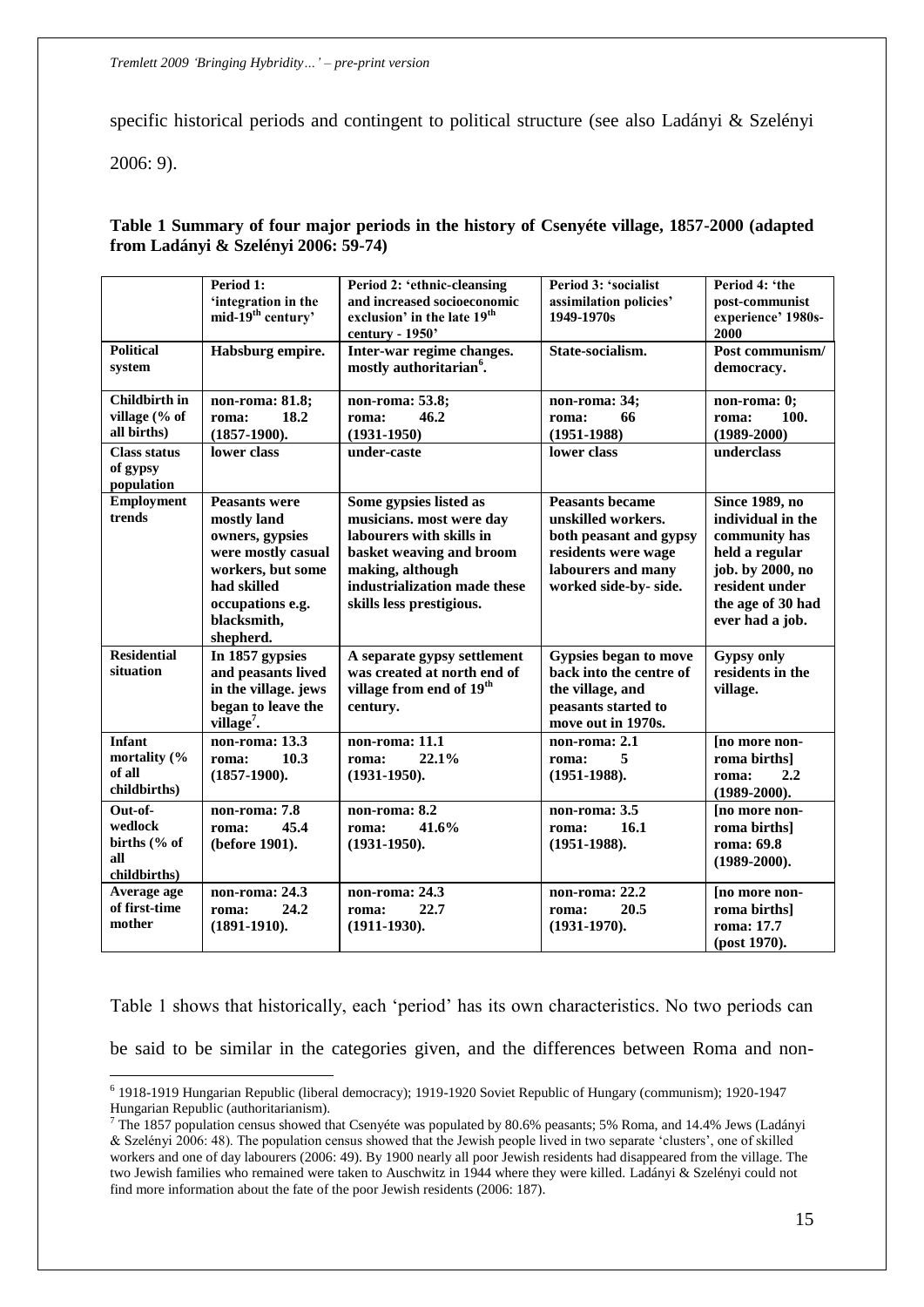Roma are also not consistent. This indicates that political system, socio-economic environment and other trends play a defining role in the status of different ethnic groups. Thus Ladányi & Szelényi show the differing and sometimes comparable situations of Roma and non-Roma groups (Ladányi & Szelényi 2006: 58). For example, an increase in nationalism or xenophobia (periods 2 and 4) equalled a rise in segregationist policies, whilst labour shortages (in periods 1 and 3) meant more integration in terms of employment. At this point Stewart"s accusations of vagueness seem unsubstantiated: in fact, Ladányi & Szelényi appear careful to only use the "underclass" label in specific circumstances. Furthermore, whilst Stewart suggests that underclass reproduces an ideological separation of Gypsies from majority society (2002: 138), here, Ladányi & Szelényi actually emphasise that this is only occurring at present, and in fact, at various points in history, distinctions between Gypsies and non-Gypsies from varying points of view were not so drastic.

As mentioned earlier, Stewart criticises Ladányi & Szelényi for not attending to the cultural resources of Gypsies (2002: 141-142). However, I would argue that Ladányi & Szelényi not only produce a notion of "Gypsy culture" in their work, but it is actually produced along similar lines to Stewart. As we will now go onto see, 'Gypsy culture' is portrayed as a stable set of references, a means of social bonding and thereby control. In fact, it is their view of "Gypsy culture" that appears to deviate from their overall conclusions that ethnic boundaries are often heavily constructed and in reality "fuzzy" (2006: 143).

In their work, Ladányi & Szelényi say that modern day problems and the formation of an 'underclass' are caused by a disintegration of Gypsy customs, "traditional mechanisms of social control and integration have broken down" (2006: 72). This view is particularly prevalent in the descriptions of their empirical research conducted by project researchers who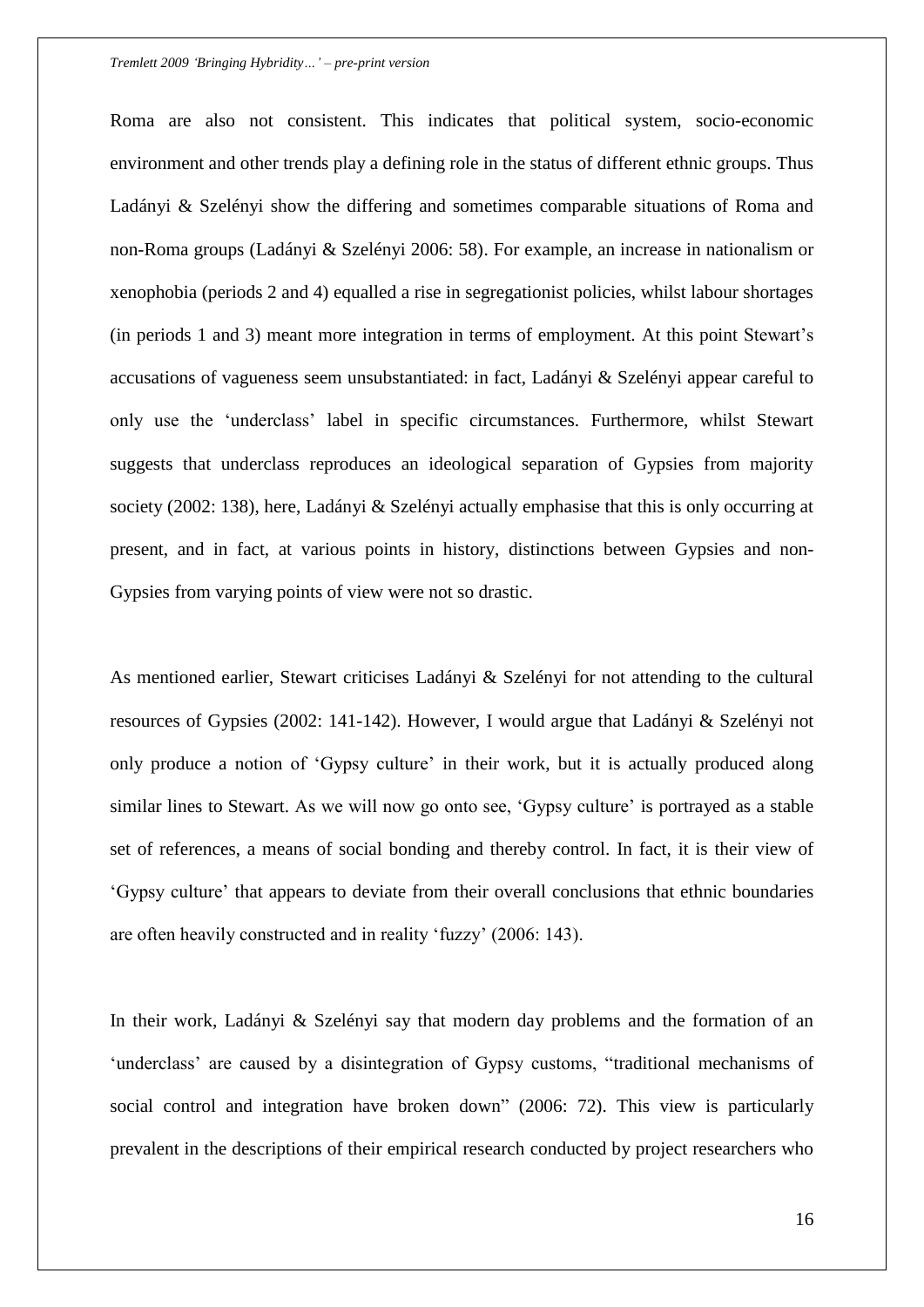visited Csenyéte 3-4 times a year from 1989 to 2000, spending 2-3 days in the village for each visit, conducting unstructured interviews with residents, and carrying out surveys (2006: 31). The formation of an underclass is seen in the increasingly destructive behaviour of the residents of Csenyéte and the chaotic family structure and relations.

Ladányi & Szelényi describe the destructive behaviour of Roma as occurring in reaction to the emigration of the peasants from the 1970s (see Table 1, period 3). With the out-migration of peasants, poor Roma people had fewer customers for their services or products which meant a crisis in their economic status. The following increase in unemployment and the disintegration of the former social support system led the Roma residents of Csenyéte to became desperate. A gang culture emerged and many conflicts occurred. Houses were demolished for use of the materials as firewood and scrap metal. Theft, whilst exceptional in the past in Csenyéte, "during this period it became the rule". Ladányi & Szelényi describe the Gypsies as on a path of "self destruction" (p.94).

It is at this stage, Ladányi & Szelényi say that a "culture of poverty" emerges and Gypsy culture disappears, "the culture of poverty […] is not Gypsy culture, but the culture of a group of poor" (p.19). Furthermore, in the absence of Gypsy culture, it is the women who appear to particularly lose their way in its absence. Although examples of gang fights and destructive tendencies of Roma men in Csenyéte are discussed, it is female sexuality that is repeatedly used as the reason for the increase in "no hoper" Roma village residents (p.92)<sup>8</sup>:

 $\overline{a}$ 

<sup>&</sup>lt;sup>8</sup> However, at the same time as demonising female sexuality, Ladányi & Szelényi's archival work (see Table 1) does also 'myth bust' the stereotype that Roma women are steeped in a tradition of early and prolific childbirth (see Durst 2002: 458) as the data reveals comparable ages for first time mothers between the two ethnic groups for the majority of time-periods shown.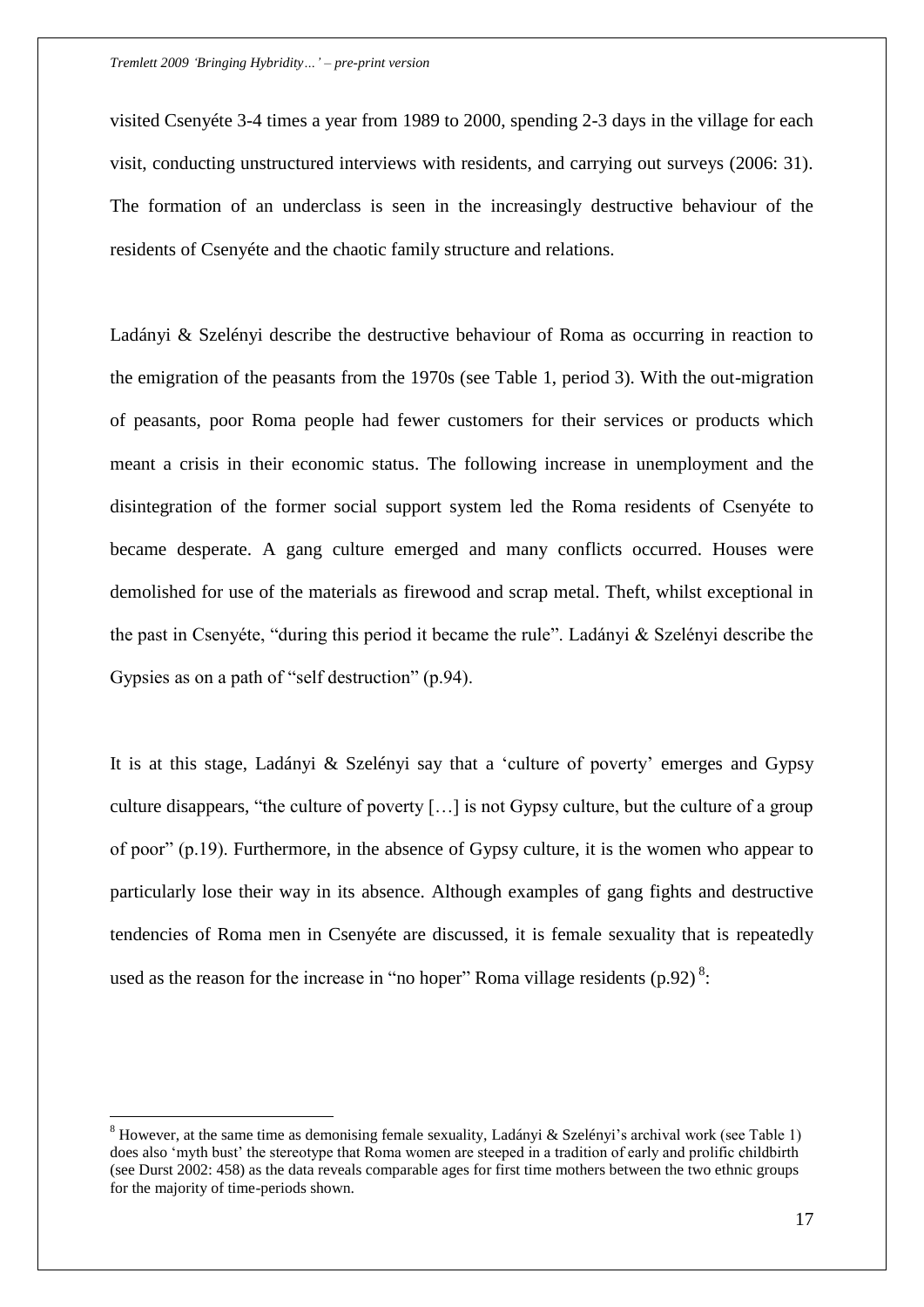The jump in fertility rates, dramatic increases in out-of-wedlock births, and the plummeting age of mothers suggest that Roma in Csenyéte have been faced with new challenges […] The clearest indicators of this break down are skyrocketing fertility rates amongst the poorest households and the rapid rise in out-of-wedlock and underage births. (Ladányi & Szelényi 2006: 72)

The underclass is regarded as apparent in the loss of control over female sexuality ("skyrocketing fertility rates"; "underage births"; "out-of-wedlock") and birth patterns leading to a "hopeless" situation "pointless" to control with family planning (p.70).

Furthermore, the only optimism is said to be the continuing "tradition" of extended Gypsy families:

Perhaps the last remaining tradition is the extended family […] We do not wish to suggest that the romantic life of the eternal Gypsy is alive and well in Csenyéte. Roma families are faced with new and unprecedented challenges. The survival of the extended family is one of the last – though obviously insufficient – resources they have.

(Ladányi & Szelényi 2006: 72)

Despite their retraction of the full endorsement of the extended family as indicative of "the romantic life of the eternal Gypsy", the effect of such discourses is still a leaning towards a reification of a certain idea of what "civilised" society should be: women married and giving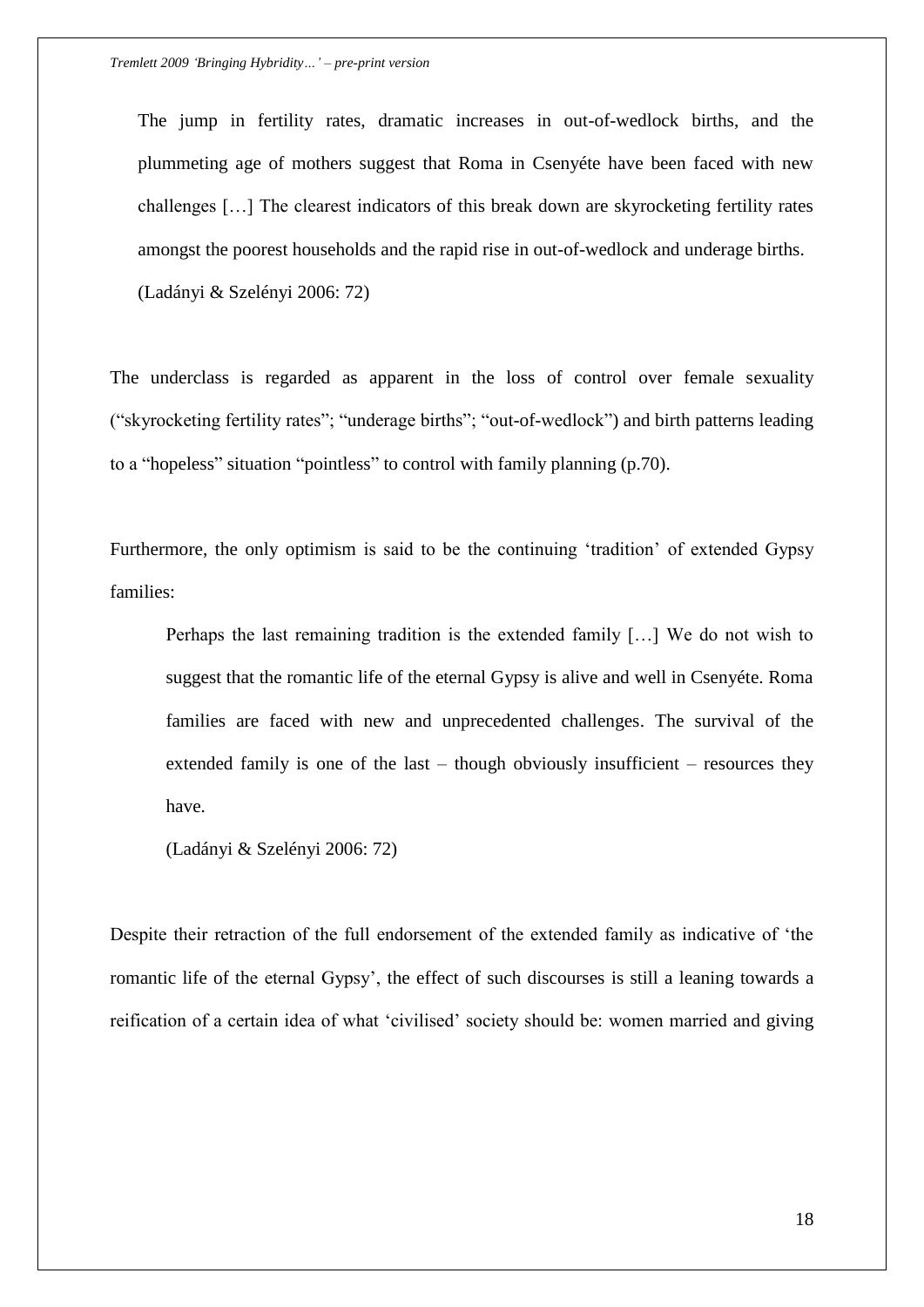birth at a certain age<sup>9</sup>, along with positioning traditional Gypsy culture as a patriarchal force that can keep women in a certain societal position $10$ .

In drawing on a notion of "traditional Gypsy culture" Ladányi & Szelényi appears to be drawing on a wider idea of "Gypsy culture" beyond their text. The effect of not keeping to this traditional culture is shown as a downward spiral to an underclass formation. Gypsy traditions are shown to effectively disappear at a certain socio-economic level in this model, and so it appears that Ladányi & Szelényi want to show the desperate struggles that Gypsies face, but without putting 'Gypsy culture' in a negative light.

Stewart criticises Ladányi & Szelényi for not attending to "the cultural resources of the Roma" (2002: 141). However, in fact, as we saw earlier, Stewart himself produces a Gypsy group - the Romungros - as self-destructive and living in "filth" because of their "lack" of traditional Vlach Rom (Gypsy) values. Both Ladányi & Szelényi and Stewart can be seen to reify a certain type of "good" Gypsy culture that constitutes a "valuable cultural resource" (Stewart 2002: 142), "traditional methods of social control and integration" (Ladányi & Szelényi 2006: 72). In both works, Gypsy culture is thus reified as a certain "good prototype".

#### **Bringing hybridity to heterogeneity**

 $\overline{a}$ 

From a detailed look at some prominent writers in Romani Studies, we can see the difficulties in writing about Roma people without referring to wider notions of "Roma" or "Gypsy". The

<sup>9</sup> Although I"m not suggesting Ladányi & Szelényi are intentionally using racist discourse at this point, Gilroy, a prominent voice from British Cultural Studies, notes that the tendency to demonise women"s fertility patterns is inherent in racist discourses (Gilroy 2002: 255).

<sup>&</sup>lt;sup>10</sup> At the same time, by showing the extended family as the positive model, Ladányi & Szelényi may be in danger of ignoring any negative effects of extended family life, for example when extended families strictly monitor and control a young mother"s life. This could result in bullying or oppression, or even physical violence. As we saw in Stewart"s work, in the case of the couple Čoro and Luludji, the wife Luludji was finally beaten by her husband and ostracised by her extended family (Stewart 1997: 82-90).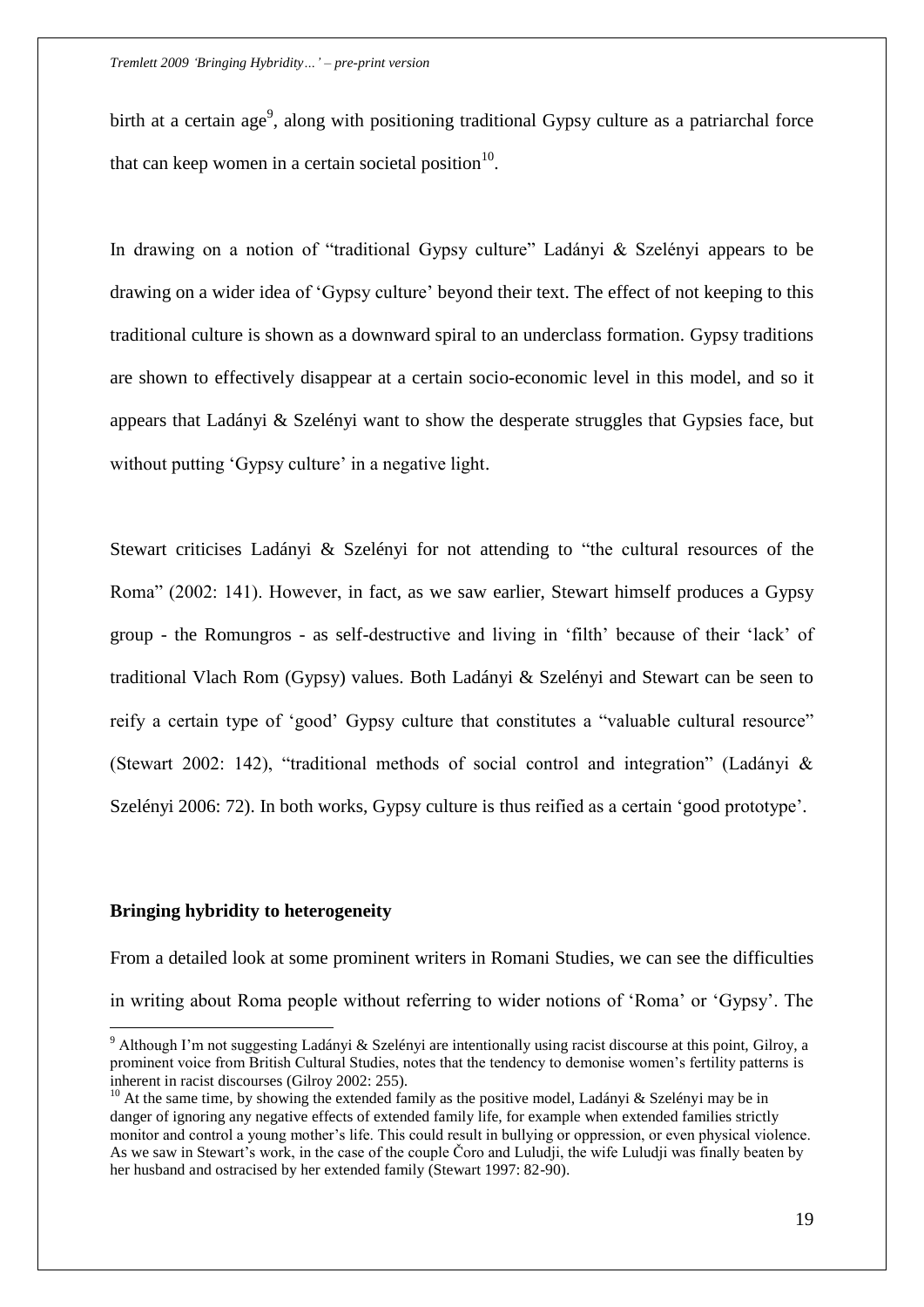question is how not to rely on or insinuate potentially narrow concepts of "Gypsies" when "Gypsy" or "Roma" is the focus of study. And how is it possible to approach "ethnicity" so that it does not restrict what we can say, whilst acknowledging the possibility that it might still exist? This is not about denying ethnicity, but rather a re-conceptualisation, and for this it is worth turning to debates in British Cultural Studies (BCS)<sup>11</sup>, a field which has sought to renegotiate meanings of terms such as ethnicity and race in the UK. Here I will concentrate on a small number of representative formulations related to 'hybridity': essentialism; ethnic absolutism; anti essentialism and new ethnicities. I will look at each of these theoretical concepts in turn, showing how they could relate to the issues discussed in Romani Studies so far in the article.

Essentialism is the belief that people have a certain innate characteristic or "essence" because of their biological or genetic make-up. British Cultural Studies (BCS) is an academic tradition that has particularly taken up debates against essentialist notions of race $12$ . Eminent scholars such as Hall have criticised essentialism for ignoring or playing-down history and environment:

The essentializing moment is weak because it naturalizes and dehistoricizes difference, mistaking what is historical and cultural for what is natural, biological, and genetic.

(Hall 1996b: 472)

 $\overline{a}$ 

<sup>&</sup>lt;sup>11</sup> BCS emerged from the 'Centre for Contemporary Cultural Studies' (CCCS, also known as the 'Birmingham school"), a research centre at the University of Birmingham. It was founded in 1964 by Richard Hoggart, a scholar of literary criticism who pioneered work on popular culture and British working classes in *The Uses of*  Literacy: Aspects of Working Class Life 1957. In 1968 Hoggart's deputy, Stuart Hall, took over the running of the centre from 1968-1979. The Birmingham School is particularly famous for defining a "cultural turn" in both the humanities and the social sciences and has turned out internationally recognised scholars such as Hazel Carby, Paul Gilroy and Lawrence Grossberg (Webster 2004).

 $12$  'Essentialism' is now commonly referred to in social scientific literature which is overwhelmingly critical of this concept that has been "irredeemably tainted by association with racism and sexism" (Sayer 1997: 453).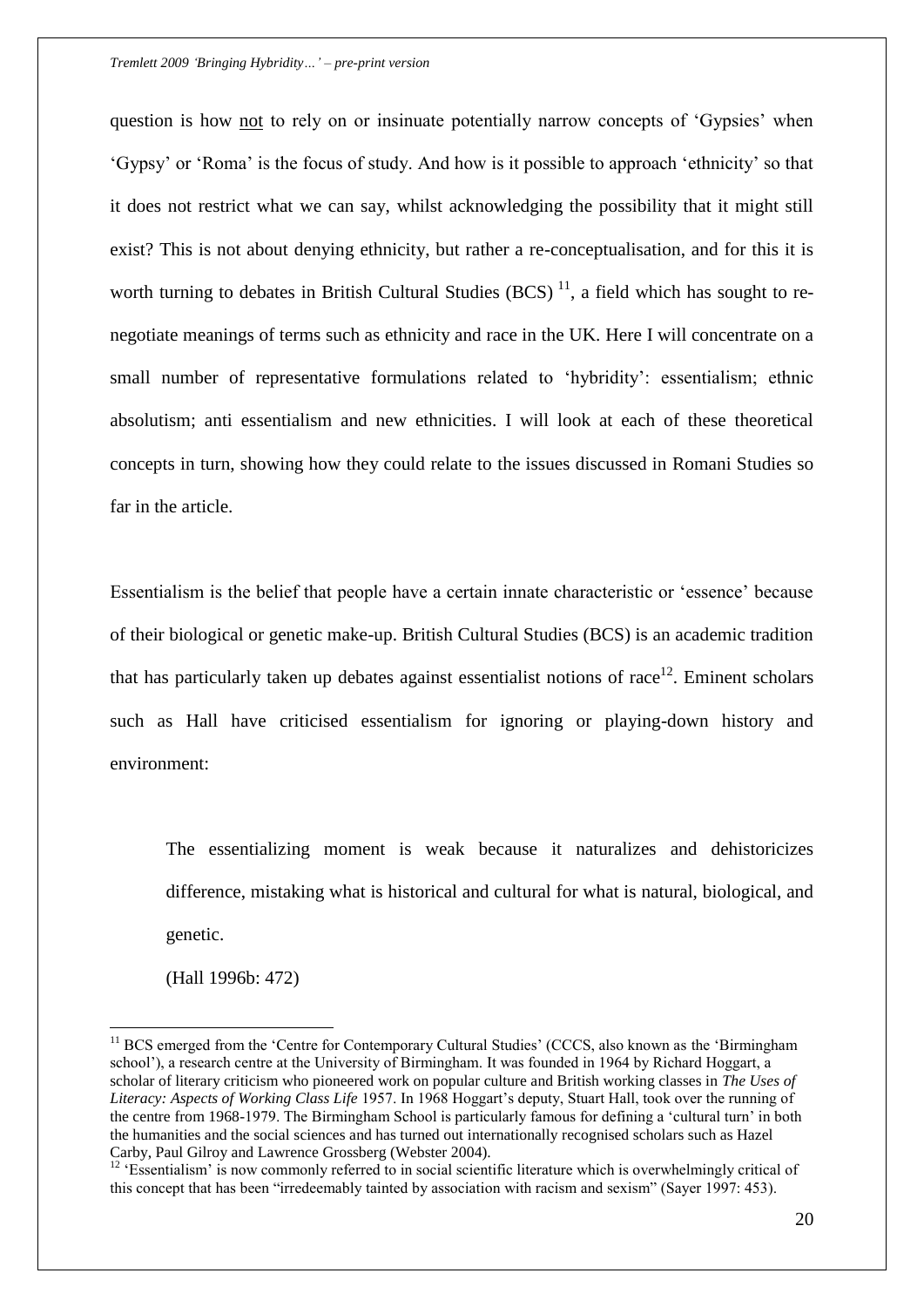In BCS it is not just biological essentialism that is shown as problematic, but also "cultural essentialism", which has been referred to from the 1980s as the "new racism". Cultural essentialism is based "not on the ideas of innate biological superiority, but on the supposed incompatibility of cultural traditions" (Donald & Rattansi 1992:  $2)^{13}$ . Cultural essentialism is seen as essentialising and divisive as biological essentialism (Barker 2002: 473).

Although Hall was talking specifically of the "signifier "black"" in a British context (Hall 1996b: 472), "essentialism" can also be seen in the misrepresentations of Roma people. As stated in the introduction to this article, scholars from Romani studies have been very aware that their research has to both acknowledge and respond to homogenising stereotypes that portray Roma as a genetically bound, deviant  $group^{14}$ :

While such [hegemonic] images dominate public representations and limit Romani self-representation, ultimately there is also another story to tell about Roma (Lemon 2000: 2)

All too often, Gypsies, like Jews, have been reduced to disparaging stereotypes. I wanted to liberate the Roma from these two-dimensional clichés and to present them as I knew them

(Pogány 2004: 9)

 $\overline{a}$ 

 $13$  Cultural essentialism as the 'new racism' is said to have emerged after 'biological' views of race were reviled after its connection to the Nazi party ideology in the early  $20<sup>th</sup>$  century. However, the ideas of absolute differences between people was not rejected, and so the ideas turned from biology as the defining force of groups of people to culture (Barker 2002: 473).

 $<sup>14</sup>$  Under Nazi rule, Roma were subjected to 'essentialist' notions of race. The most prevalent and haunting</sup> images of modern-day racism against Roma people are photographs from Europe under Nazi rule, which show the measuring of facial characteristics, the taking of blood samples, and the "de-lousing" of Roma settlements that preceded the Holocaust, in which an estimated half a million Roma people were sent to their death along with Jews and political prisoners (Kenrick & Puxon 1995, Stauber &Vago (eds.) 2007).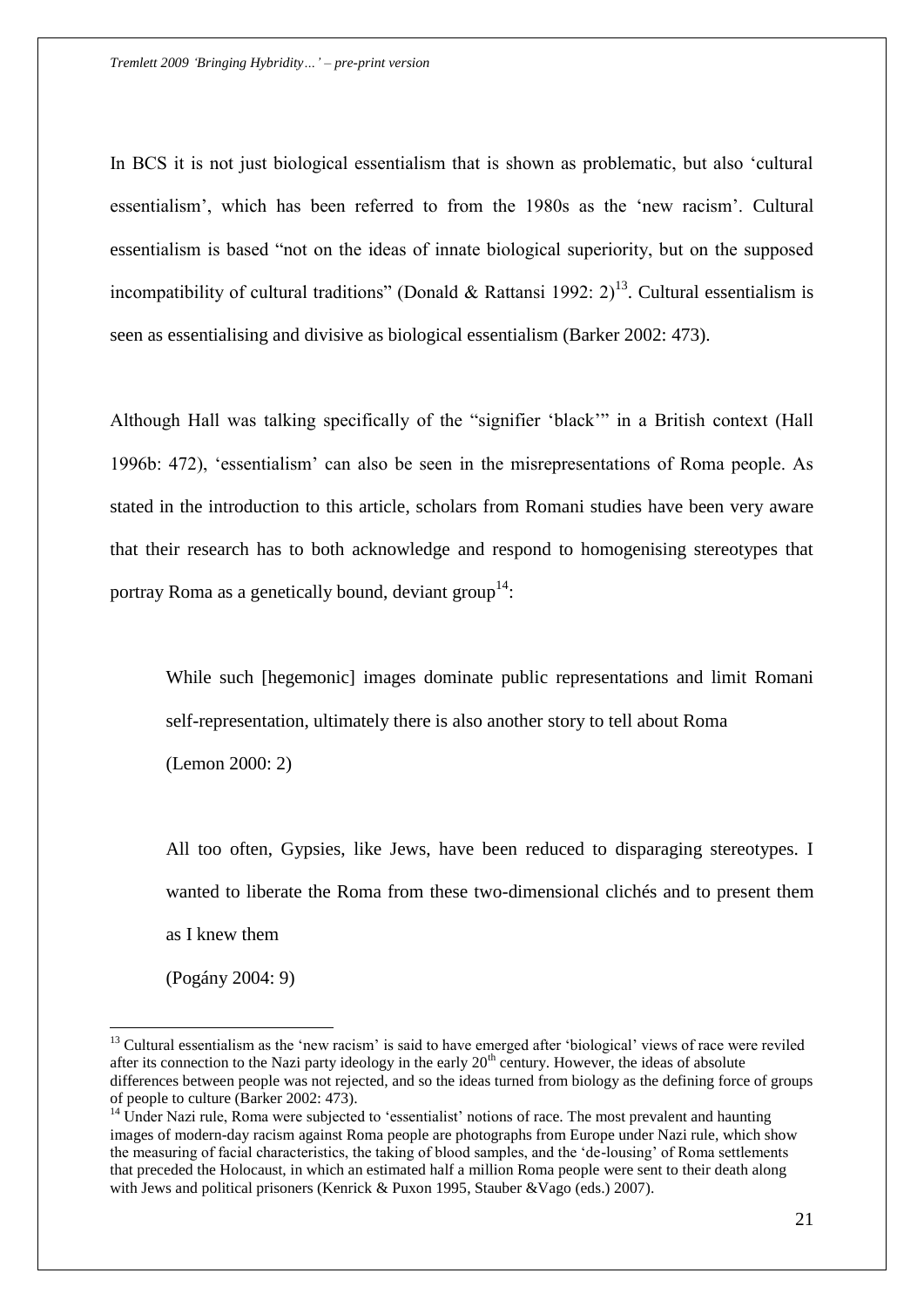The concept of essentialism could therefore add to the existing discussions on the "Gypsy stereotypes and racist biases". However, this article has shown that even in studies that aim to move away from "two-dimensional cliches", broad, homogenising ideas can still be slipped into (even if unintentionally). The desire to have a role in "helping to dispel the prejudice that sustained the fear of the Gypsy" (Stewart 1997: 18) may still feed into the notion of "them" as "something other", keeping an image of "the Gypsy". This suggests that simply being against racist, essentialising concepts may not be enough to re-negotiate the strong, homogenising image of 'the Gypsies'.

The building up of an 'alternative' picture of ethnic minorities in order to combat racism has been criticised by some BCS scholars, precisely because of its inability to escape the "narrow categories" that define minorities (Gilroy 2002: 249). Consequently, politically opposing groups end up with the same ideological standpoint. "Ethnic absolutism" is the powerful term Gilroy uses to describe the effect that antiracism movements can have,

...a reductive, essentialist understanding of ethnic and national difference which operates through an absolute sense of culture so powerful that it is capable of separating people off from each other and diverting them into social and historical locations that are understood to be mutually impermeable and incommensurable.

(Gilroy 1993b: 65)

In this article, we have seen how scholars have also been in danger of creating a homogenous view of Roma people as (always) a separate group. Whether in terms of specific cultural practices or a specific socio-economic status in which people "lose" their Gypsy culture, these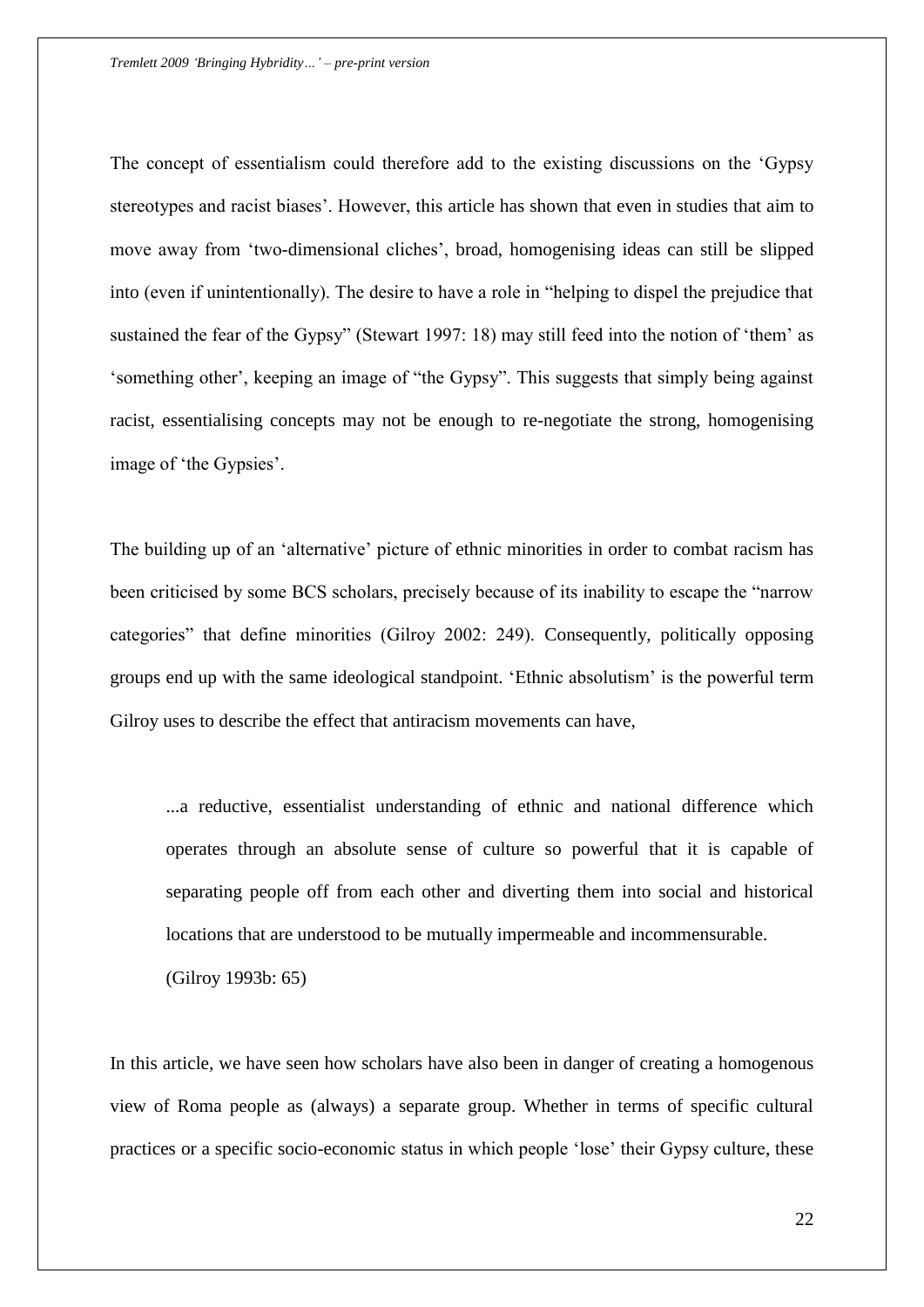notions still have the potential to essentialise Roma as a group of people with an enduring set of characteristics.

Gilroy alerts us to the potential limitations of reacting to essentialist concepts, with ethnic absolutism still produced even in anti-racist formulations. This leads to the question of whether any attempt at describing or representing ethnic groups inevitably results in some kind of essentialising frame. Whilst post-colonial critics such as Spivak argue that it does (and goes on to suggest a framework of "strategic essentialism", 1996: 51), other writers from British Cultural Studies have debated ways of talking about ethnicity that challenges or even dissipates essentialised concepts. Inspiration is offered in BCS from Hall"s work on "new ethnicities' which is seen as particularly influential both in BCS and beyond (Harris 2006: 16-18).

Hall"s work on anti-essentialism is a theoretical formulation that aims to re-conceptualise ethnicity without relying on biological or cultural essentialism. Hall"s famous essay on "new ethnicities" described a new conception of ethnicity that he saw arising from cultural productions such as films by black people that embraced rather than suppressed discussions of difference:

It seems to me that, in the various practices and discourses of black cultural production, we are beginning to see constructions of just such a new conception of ethnicity: a new cultural politics which engages rather than suppresses *difference* and which depends, in part, on the cultural construction of new ethnic identities. (Hall 1996a: 446)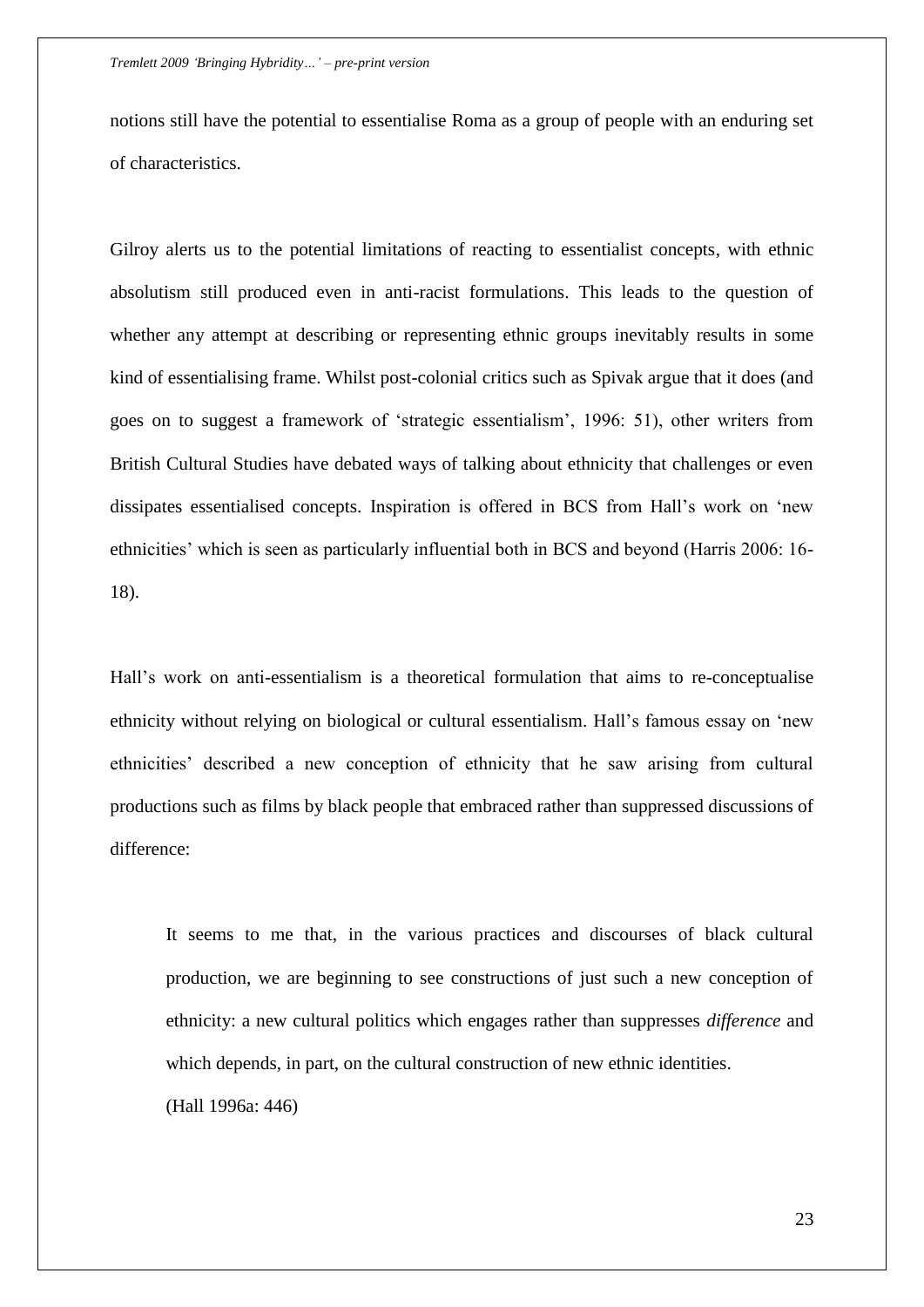In order to understand these new ethnic identities, Hall sees the concept of "ethnicity" as something "not stabilized by Nature or by some other essential guarantee" (1996a: 446). Instead, it becomes a way of talking about experience. In fact, all people are "ethnically located":

What is involved is the splitting of the notion of ethnicity between, on the one hand the dominant notion which connects it to nation and "race" and on the other hand what I think is the beginning of a positive conception of the ethnicity of the margins, of the periphery. That is to say, a recognition that we all speak from a particular place, out of a particular history, out of a particular experience, a particular culture [...] We are all, in that sense, *ethnically* located and our ethnic identities are crucial to our subjective sense of who we are.

(Hall 1996a: 447)

With all people "ethnically located", the possibility is opened for people to have a voice that is not constrained by one ethnic identity. Plurality of identities becomes not just a possibility but rather recognition of how identity is lived day to day. BCS scholars have taken up this challenge and have introduced terms to describe this plurality. For examples "unfinished identities" (Gilroy 1993a: 1); "multi-accentuality" (Mercer 1994: 60); "cultural hybridity" (Morley 1996: 331). These scholars show that the plurality of identity (i.e. drawing on many influences) is not unusual, and actually could be envisaged as a kind of norm.

### **Roma heterogeneity and hybridity**

We have seen in this article how academics from Romani studies have tackled the problem of strong, homogenising notions of Gypsies by proclaiming their heterogeneity. Both Stewart and Ladányi & Szelényi focused on one aspect of Roma – Vlach Rom or underclass, in an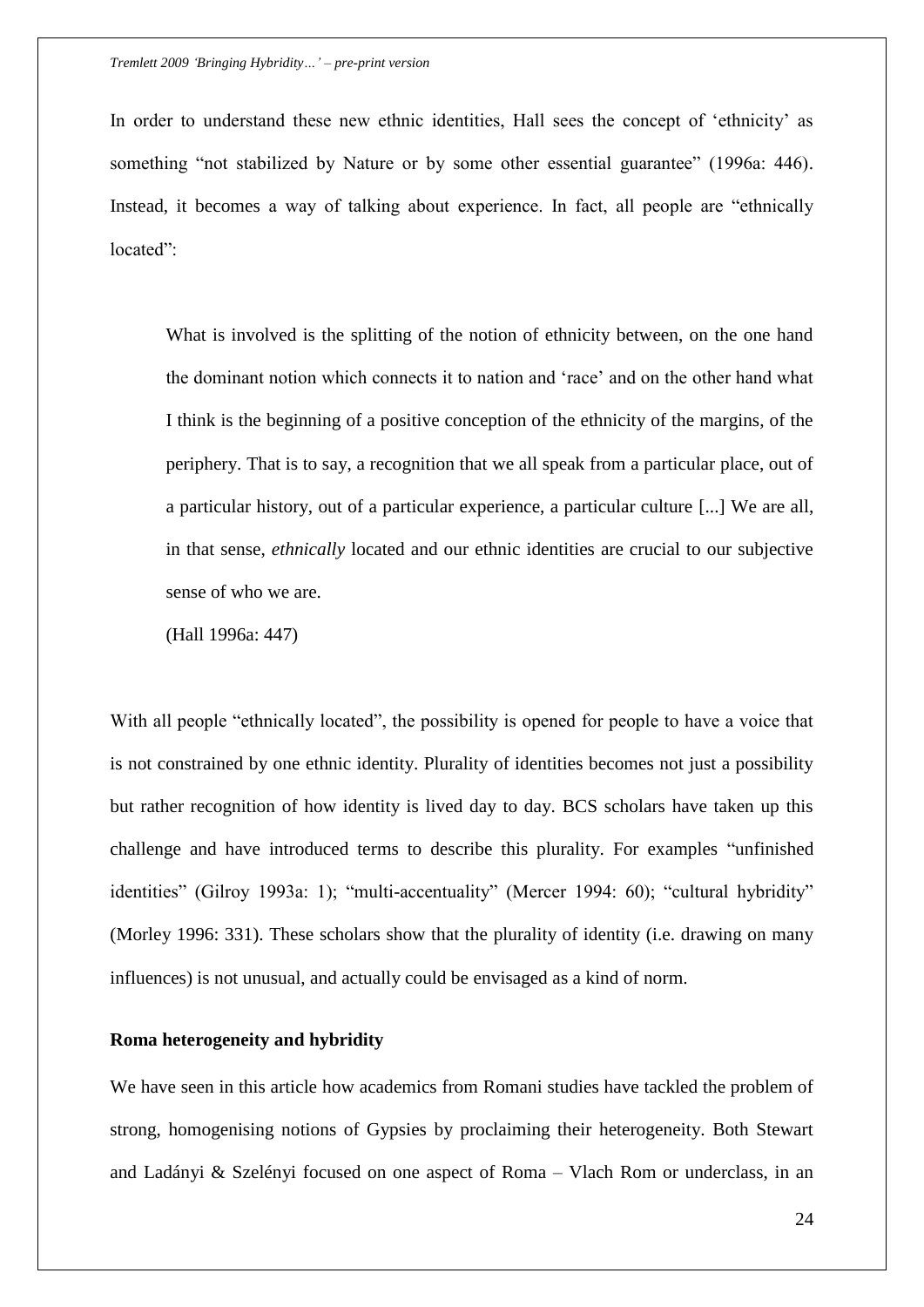attempt to show an example of the diverse range of experiences of "Roma". However, this did not entirely disperse the idea of Roma as a bounded group. BCS scholars offer a potential way out through concepts of plurality and hybridity. Rather than just showing Roma people in a certain group (e.g. Vlach Rom) or having diverse experiences (e.g. in an underclass formation), these concepts open up the possibility for experience to occur across groups or formations.

For example a Roma person could engage deeply with a certain Roma culture whilst also engaging in practices that might be considered "Hungarian". Or in day-to-day living, a Roma (or non-Roma) person might experience a range of influences that appear in different ways in different times and contexts, e.g. gender, age, group identity, professional/working identity, socio-economic status, nationality. By bringing the idea of hybridity to heterogeneity, we can leave research open to people having a myriad of identity formations depending on the context or moment.

Relating this discussion of "new ethnicities" back to the issues discussed earlier, we can see three elements in Hall"s conceptualisation that could prove useful for approaching Roma ethnicity: (a) researching non-Roma alongside Roma (b) foregrounding context; and (c) letting go of the idea of the 'good' or 'bad' Gypsy.

To elaborate further:

### (a) Researching non-Roma alongside Roma

Recognising that ethnicity does not need to apply only to those deemed "Roma" allows research that can investigate non-Roma people alongside Roma people, opening up further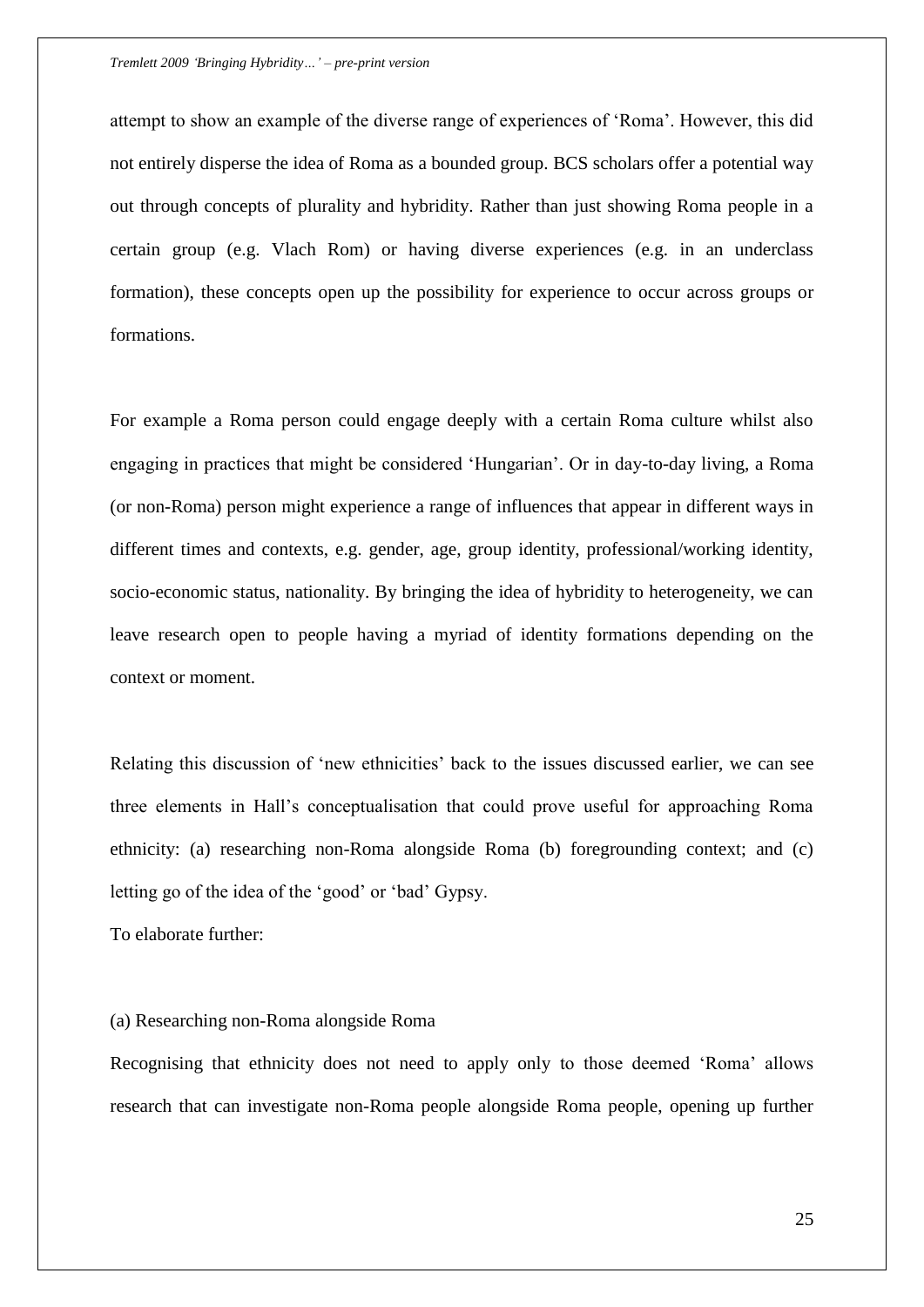possibilities of comparing and contrasting experiences of identity in the same national (and institutional or other) context.

### (b) Foregrounding context

Foregrounding context means conducting a research project that does not explicitly go out to "find the Roma" and explain what their practices are, but rather has a commitment to investigating the context in which Roma people live, or where "Roma" may appear, with a focus on understanding moments when Roma identifications or discourses are deemed important or not.

(c) Letting go of the "good Gypsy" /"bad Gypsy" contestation

BCS, especially in Gilroy"s criticisms of anti-racism and his notion of ethnic absolutism, have warned us that attempts to rectify the wrongs of racist thinking can still result in essentialising concepts of minorities. In Romani Studies, the message we can take forward is the value of letting go of the idea that to justify research on Roma, one necessarily needs to produce evidence that directly tackles racist thinking: i.e. the replacement of the widespread notion of a "bad" Gypsy for a "good" or "misunderstood" Gypsy. For this would be restricting research to producing a certain (positive/authentic) idea of "Roma" that would not allow the full array of possibilities that a Roma person might be (or become).

The above points could be aimed at both formulating approaches to empirical research as well as encouraging a more critical awareness of Romani Studies itself. In empirical research, we may well consider how to be more accountable for the methodological choices and political stances we choose to take (see Tremlett 2009). For examples: if we are researching "an ethnic community", how far are we making sure that the cross-cutting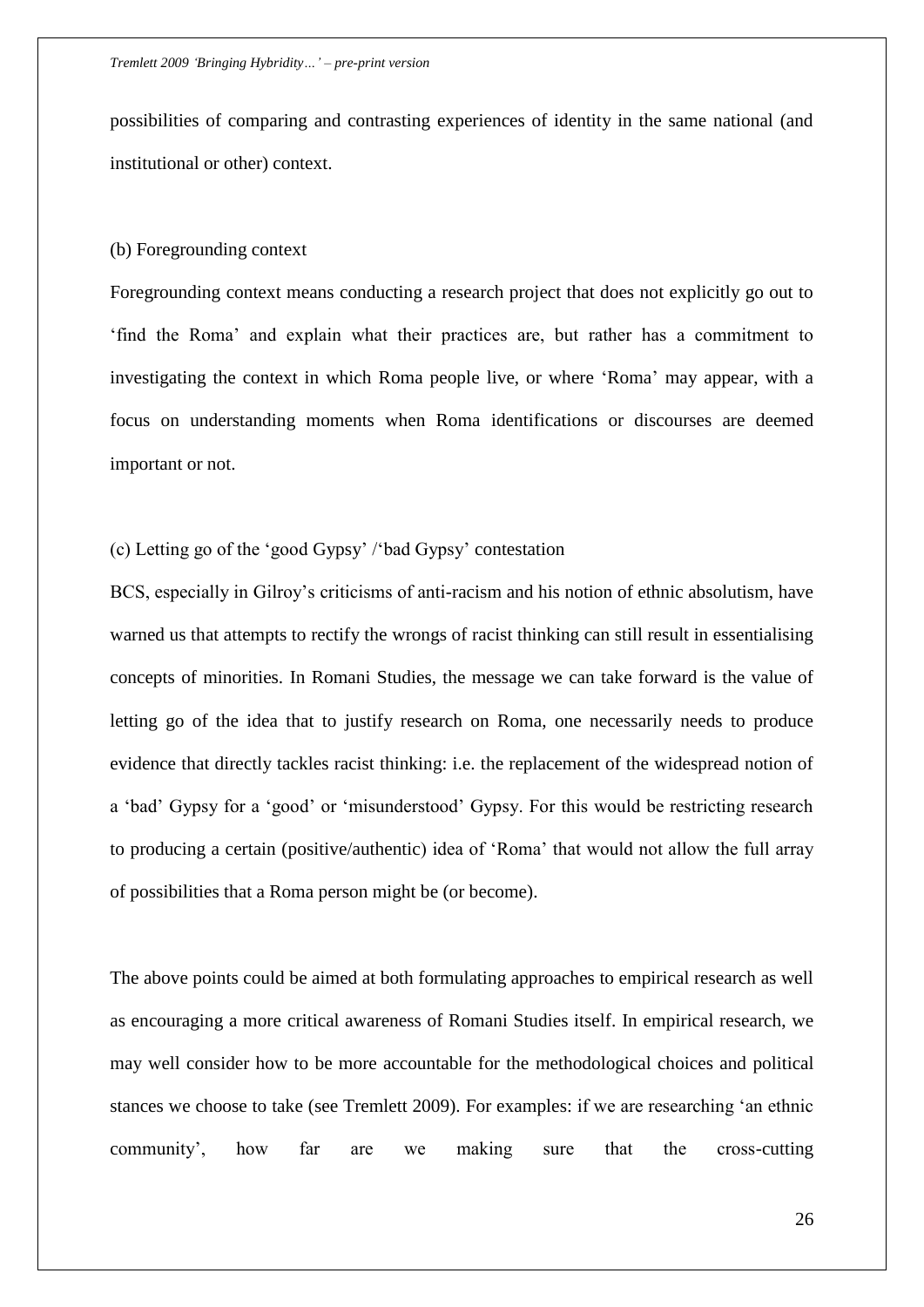class/gender/linguistic/generational (etc) identifications and structural inequalities with other communities are taken into account? If we choose to frame an account of Roma people"s lives in wider terms of "Roma and their strategies for survival", what might have been the difference if we had framed it in terms of 'international gender inequalities' or 'the postsocialist working class' or 'mass consumerism'? The contextual framing of a narrative or presentation of data is well known as being important as the data itself (see Hammersley 1992:  $12-15$ ) – so what are the consequences for wanting to 'speak out' against racist discourses against Roma through empirical research? How does it affect the methods we take and narratives we write? Our basic sensibility for a minority such as "the Gypsies" - who are at once so iconic and symbolic - should continually reflect on who is calling whom an ethnic community and for what purpose (i.e. "who defines who is a Gypsy?" Willems 1997: 7).

These questions can also be used to re-invigorate our critical appreciation of Romani Studies literature itself. Whilst there have been attempts in Romani Studies to compare and contrast across ethnic and socio-economic groups (see Actons & Dalphinis: 2000, Belton 2005, Durst 2002, Ladányi & Szelényi"s 2006), little has been done to criticise and reinvigorate our ideas of existing influential writers. For example, what might the outcome be if we juxtaposed Okely"s 1983 text on traveller-gypsies in Britain, with, say, Ramdin"s *The Making of the Black Working Class in Britain* published a few years later (1987), or indeed Paul Willis" *Learning to Labour: how working class kids get working class jobs* (1978)? Equally, when Hancock says, "we all call ourselves Romani, we all maintain aspects of the same culture and speak (or once spoke) dialects of the same original language and we all share some of the same genetic material in our biological make up", how does that link to a post-colonial context? And how might Hancock fit into Spivak's vision of 'strategic essentialism' (Spivak 1996: 51)? How might we contextualise Gay y Blasco"s findings of upsurge in evangelicalism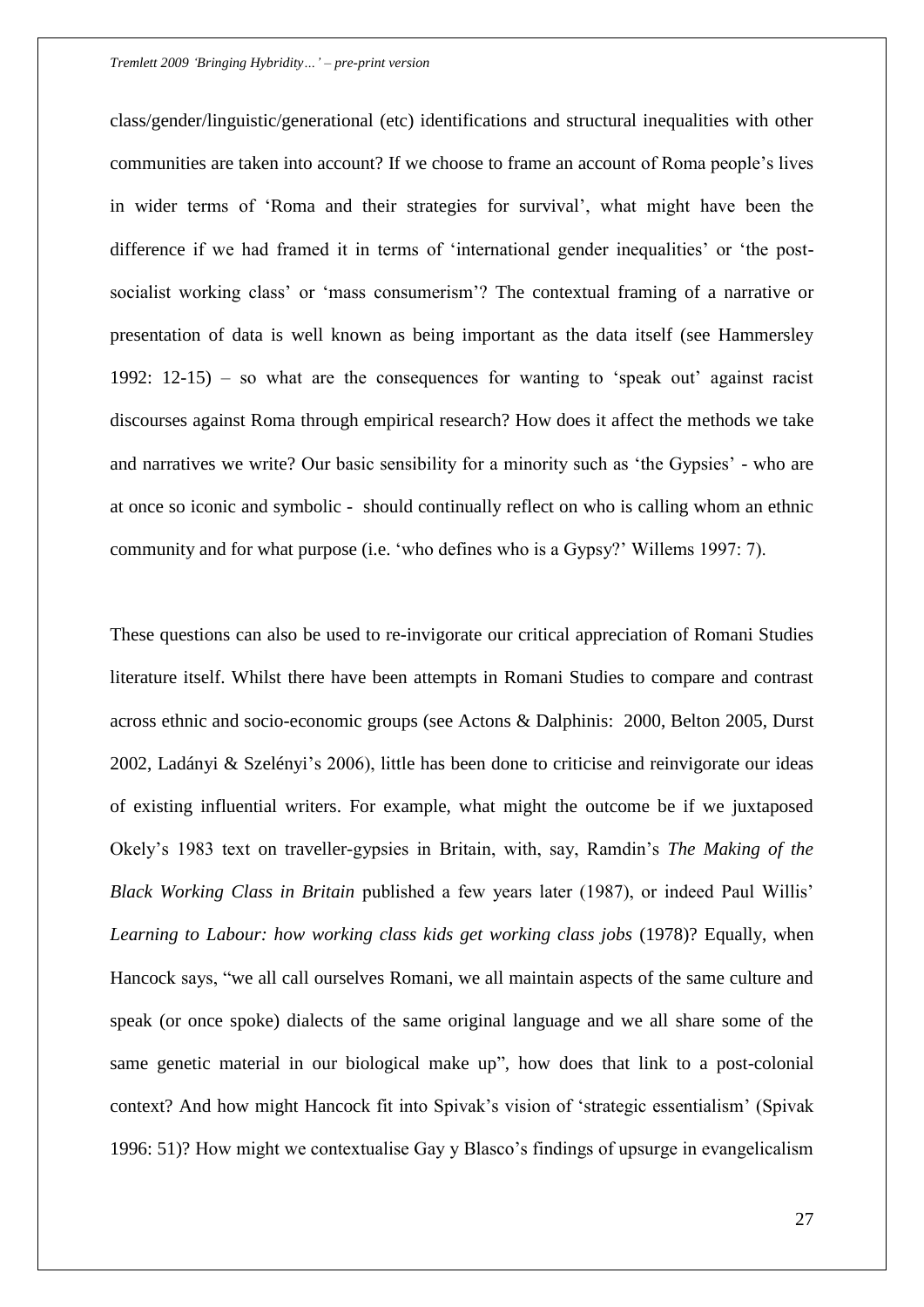amongst Gitanos in Spain with post 9/11 discourses on religion? What would a feminist critic make of van de Port"s Serbian "figure of the Gypsy" (1998) and how might Mayall"s (2003) historical view of Gypsy representations fit in with the contemporary position of Roma amidst the rise of mass (hyper) consumption in post-socialist countries and the ongoing global financial crisis? Such critical readings and questions would make us aware of the continual flux in notions of identities and enhance our sensibilities of the wider positioning(s) of Romani Studies texts, also working towards addressing what Willems has called the "splendid isolation" of Romani Studies from other academic areas (Willems 1997: 305-306).

## **Conclusion**

This article has highlighted concerns about conceptualising "Roma" in contemporary Romani Studies. Willems' criticisms of historical conceptualisations have led to the question of how best to approach a label such as "Roma". The article has shown that even in studies that aim to move away from homogenising notions, slipping into broad talk about "the Gypsies" is hard to avoid. Both Stewart and Ladányi & Szelényi acknowledge and criticise the widespread homogenisation of Roma minorities, yet we have seen how their approaches can still adhere to a wider notion of "Gypsies". This article, through using some conceptualisations from discourses on hybridity, sets up an approach to Roma minorities that is not against 'ethnicity' or "difference" as possibilities, but nevertheless holds these concepts up for continual investigation. Bringing hybridity to the notion of heterogeneity in this context would mean to "de-ethnicise" the debates on Roma, without losing sight of ethnicity. The theoretical ideas outlined here could be used not only in creating more innovative approaches to researching Roma minorities, but also used to reassess the literature from Romani Studies to encourage a critical awareness of the difficulties in moving away from the continual circulation of common (mis)representations of Roma.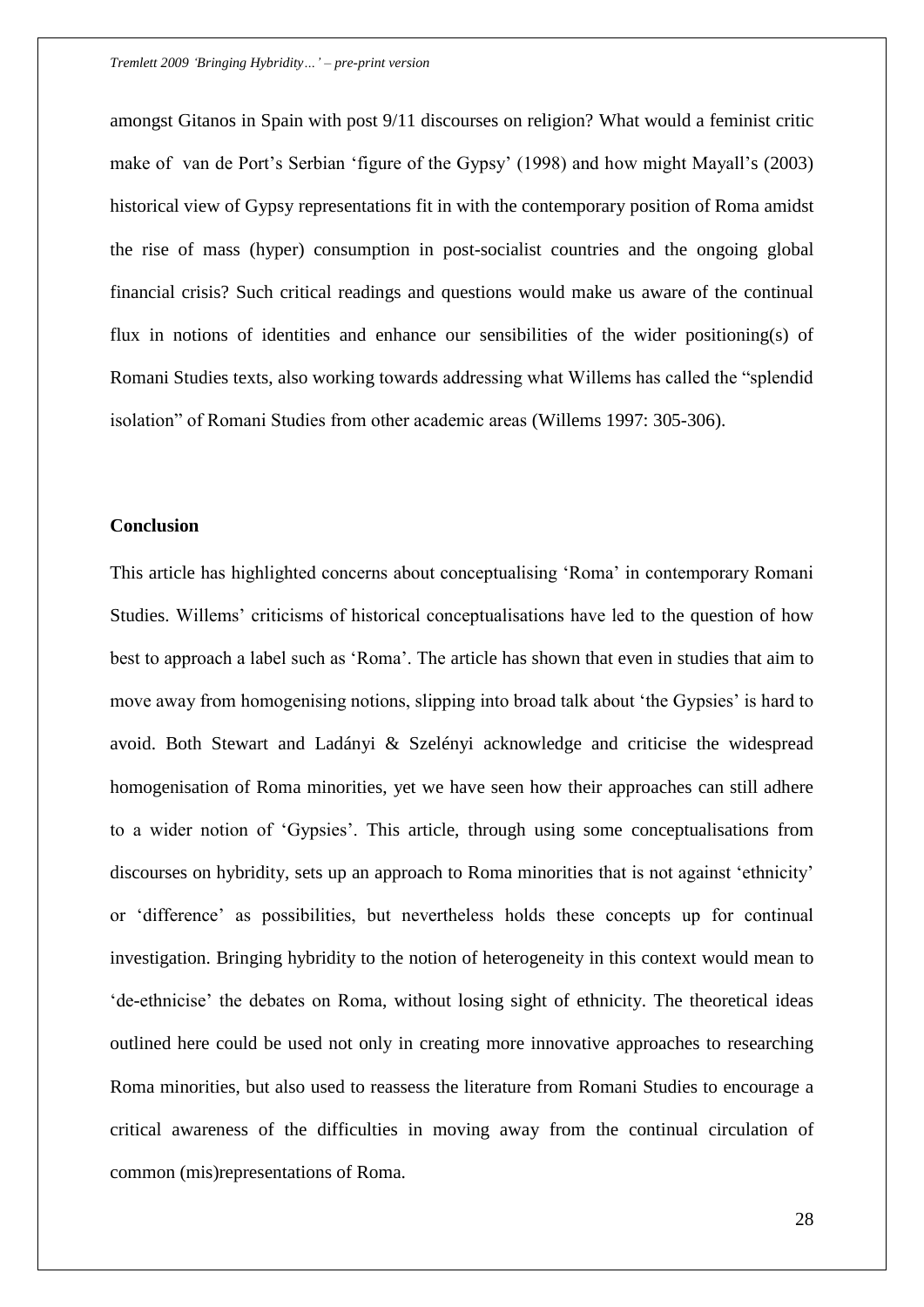## **References**

Acton, Thomas. 1998. Authenticity, expertise, scholarship and politics: Conflicting goals in Romani Studies. Inaugural lecture at School of Social Sciences, University of Greenwich, [<http://www.gypsy-traveller.org/pdfs/acton\\_article.pdf>](http://www.gypsy-traveller.org/pdfs/acton_article.pdf) accessed 14 June 2007.

Acton, Thomas. 2004. Modernity, culture and 'Gypsies'. In: Saul, Nicholas & Tebbutt, Susan, eds. The Role of the Romanies. Images and Counter-images of "Gypsies". Liverpool: Liverpool University Press. 98-116.

Acton, Thomas & Dalphinis, Morgan eds. 2000. Language, Blacks and Gypsies. London: Whiting & Birch.

Ang, Ien & Morley, David. 1989. Mayonnaise culture and other European follies. In: Cultural Studies, Vol 3, Number 2. 133-144.

Barker, Martin. 2002. Reflections on "The Problems with Racism". In: Essed, Philomena & Goldberg, David Theo. 2002. Race Critical Theories. Oxford: Blackwells. 471-480.

Belton, Brian. 2004. Questioning Gypsy Identity; Ethnic Narratives in Brtain and America. Lanham: AltaMira Press.

Crowe, David. 1996. A History of the Gypsies of Eastern Europe and Russia. New York: St Martin"s Griffin.

Donald, James & Rattansi, Ali eds. 1992. Race, Culture and Difference. London: Sage.

Frey, Bruno S., Benesch, Christine & Stutzer, Alois. 2005. Does watching TV make us happy? Working Paper no.241. Zurich: Institute for Empirical Research in Economics, [<http://www.iew.unizh.ch/wp/iewwp241.pdf>](http://www.iew.unizh.ch/wp/iewwp241.pdf) accessed 7 July 2007.

Gay y Blasco, Paloma. 1999. Gypsies in Madrid: Sex, Gender and the Performance of Identity. Oxford: Berg.

Gilroy, Paul. 1993a. The Black Atlantic: Modernity and Double Consciousness. London: Verso.

Gilroy, Paul. 1993b. Small Acts. Thought on the Politics of Black Culture. London: Serpent"s Tail.

Gilroy, Paul. 2002. The End of Antiracism. In: Essed, Philomena & Goldberg, David Theo. Race Critical Theories. Oxford: Blackwells. 249-264.

Hall, Stuart. 1996a. New Ethnicities. In: Morley, David & Chen, Kuan-Hsing eds. Stuart Hall Critical Dialogues in Cultural Studies. London: Routledge. 440-449.

Hall, Stuart. 1996b. What is this 'black' in black popular culture? In: Morley, David & Chen, Kuan-Hsing eds. Stuart Hall Critical Dialogues in Cultural Studies. London: Routledge. 465- 475.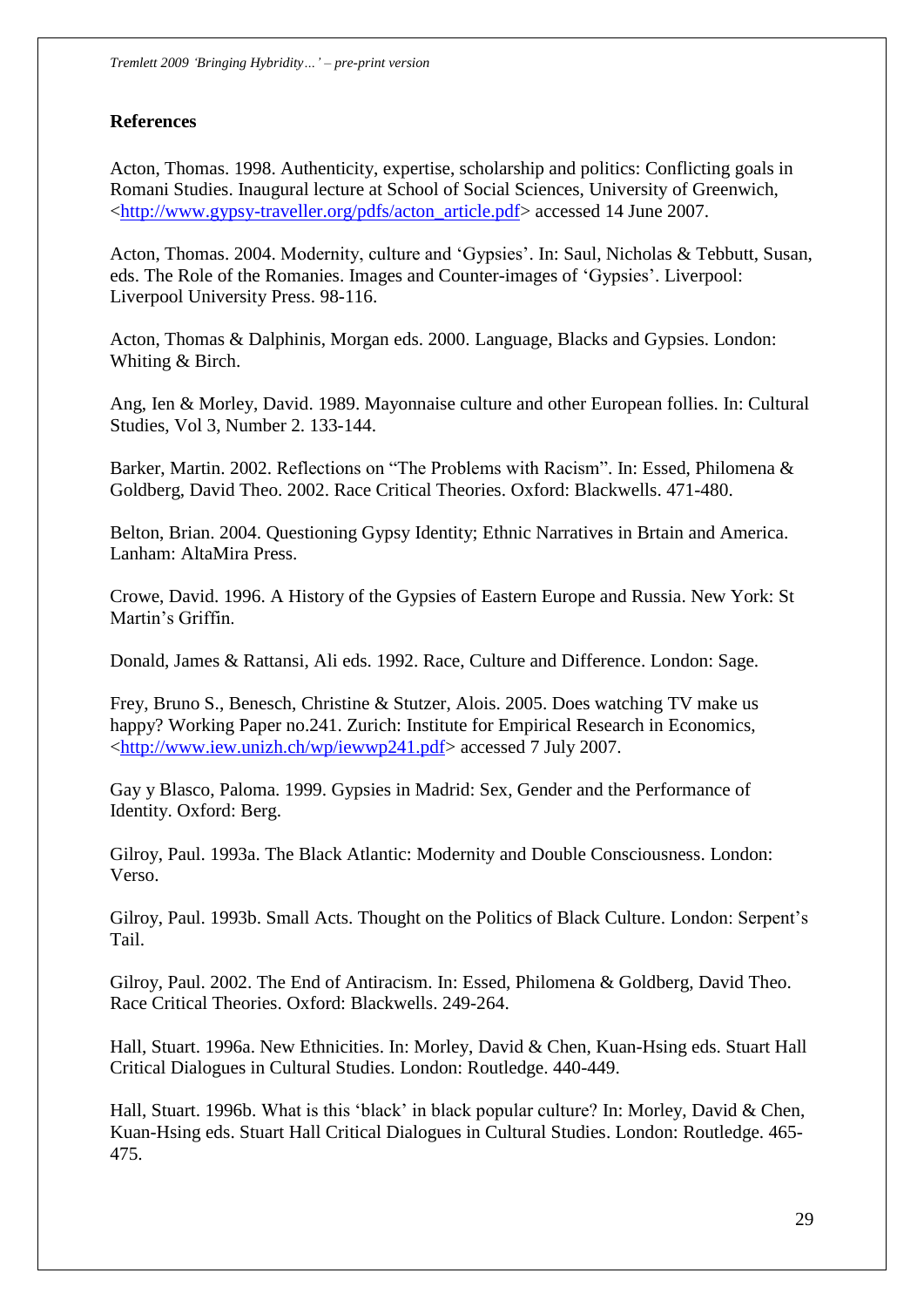Hall, Stuart & Du Gay, Paul. 1996. Questions of Cultural Identity. London: Sage.

Hammersley, Martyn. 1992, What"s Wrong with Ethnography? London: Routledge.

Hancock, Ian. 2002. We are the Romani people Ame sam e Rromane dzene. Hatfield: University of Hertfordshire Press.

Harris, Roxy. 2006. New Ethnicities and Language Use. London: Palgrave Macmillan.

Ladányi, János. 2001. The Hungarian neoliberal state, ethnic classification, and the creation of a Roma underclass. In: Emigh, Rebecca Jean & Szelényi, Iván eds. 2001. Poverty, ethnicity and gender in Eastern Europe during market transition. Westport, CT: Praeger/Greenwood. 67-82.

Ladányi, János & Szelényi, Iván. 2003. Historical Variations in Inter-Ethnic Relations: Toward a Social History of Roma in Csenyéte, 1857-2000. In: Romani Studies, June 2003. 1- 51.

Ladányi, János & Szelényi, Iván. 2006. Patterns of exclusion: Constructing Gypsy ethnicity and the making of an underclass in transitional societies of Europe. New York: Columbia University Press.

Lemon, Alaina. 2000. Between Two Fires and Romani memory from Pushkin to Postsocialism. North Carolina, USA: Duke University Press.

Liégeois, Jean Pierre. 1986. Gypsies. An illustrated history. London: Al Saqi Books.

Matras, Yaron. 2004. The role of language in mystifying and de-mystifying Gypsy identity. In: Saul, Nicholas & Tebbutt, Susan. 2004. The role of the Romanies. Liverpool: Liverpool University Press. 53-78.

Matras, Yaron. 2002. Romani: A Linguistic Introduction. Cambridge: CUP.

Mayall, David. 2003. Gypsy Identities 1500-2000: From Egipcyans and Moon-men to the Ethnic Romany. London: Routledge.

Mercer, Kobena. 1994. Welcome To The Jungle. New Positions in Black Cultural Studies. London/New York: Routledge.

Morley, David. 1992. Television, Audiences and Cultural Studies. London: Routledge.

Morley, David. 1996. "EurAm, modernity, reason and alterity or, postmodernism, the highest stage of cultural imperialism?" in Morley, David, and Chen, Kuan-Hsing eds. Stuart Hall Critical Dialogues in Cultural Studies. London: Routledge. 326-360.

Okely, Judith. 1992. Anthropology and autobiography: Participatory experience and embodied knowledge. In: Okely, Judith & Callaway, Helen eds. 1992. Anthropology and Autobiography. London: Routledge. 1-28.